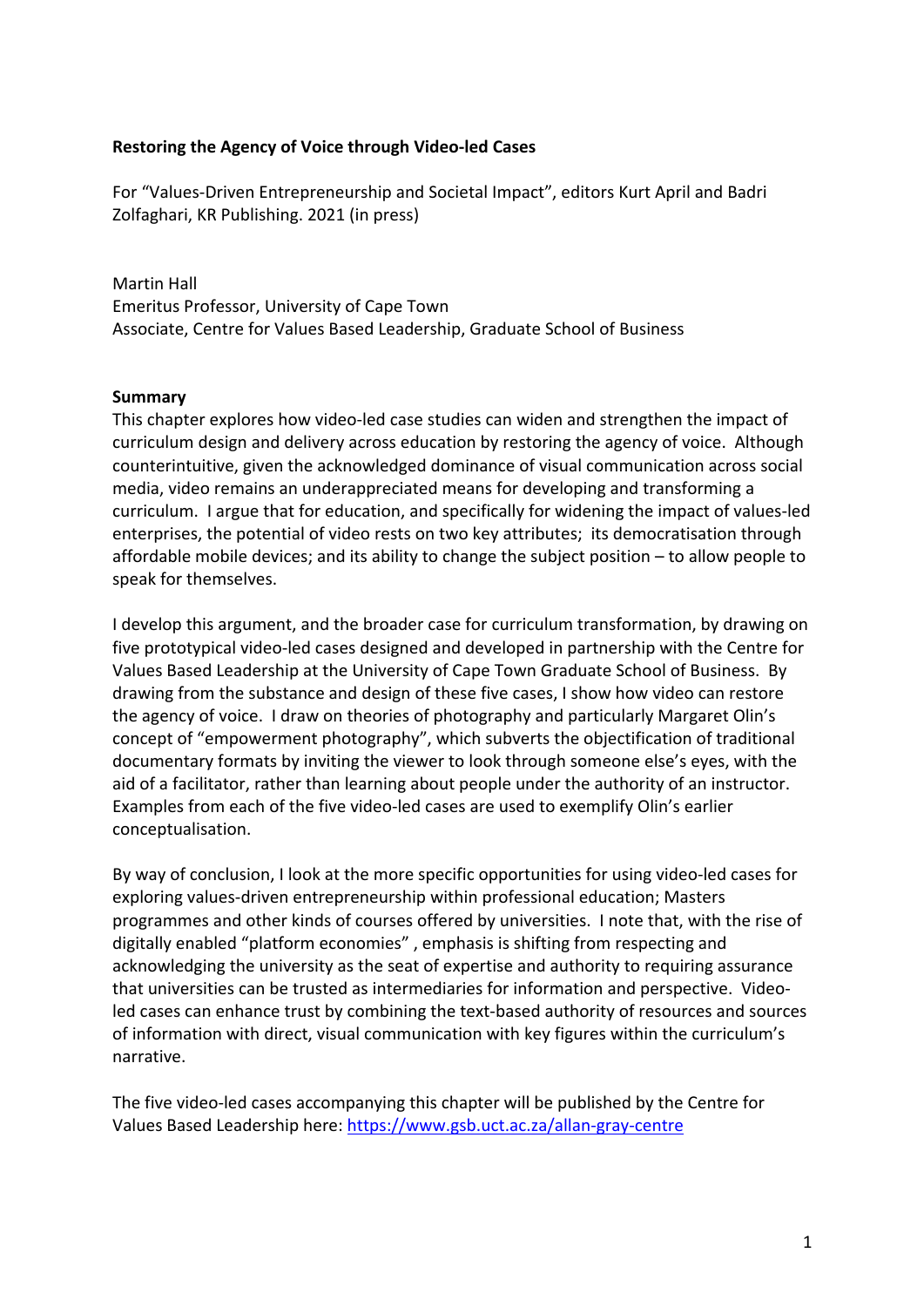# **Introduction**

The question behind the title of this collection of chapters is: how can values-driven entrepreneurship achieve societal impact? In this contribution, I narrow this broad scope to the curriculum design; the knowledge that is intended to be transferred by means of a course of study and also the context and apparatus for its delivery. Education of all kinds is a primary and expanding mechanism for both reaffirming and transforming the array of learned traditions, assumptions, beliefs and insights that, together, constitute the social world. As with other sectors in the knowledge economy, education is undergoing massive and rapid transformation which is also widening its accessibility.

Focusing on the curriculum has the potential to contribute to the societal impact of innovation in two ways. Firstly, and given the high and rising levels of educational participation, learners are in themselves a significant proportion of society. Secondly, many learners become influencers, incorporating newly-acquired knowledge into their daily practice and advocating to others. In this sense, and in a world where long-established sources of authoritative information and opinion are dissipating, people in themselves become the most viable channels for communicating new knowledge. Consequently, investing in the development and transformation of the curriculum is becoming an increasingly powerful means of achieving societal impact.

Within this frame of the curriculum, I focus on the use of video in learning and teaching, on the basis that video remains an underappreciated means for developing and transforming a curriculum. This may seem counterintuitive; video is everywhere from social media to an explosion of online platforms; video traffic was 75% of all data traffic in 2017 and is predicted to grow to 82% of all data transmitted via the internet by 2022 (Cisco 2019). But in most academic curricula, video is an afterthought that is used to complement textual sources.

This nostalgia for traditional media of instruction misses out on two significant opportunities.

Firstly, the democratisation of visual media is, arguably, one of the more significant achievements of the digital innovation. Until quite recently, making a film was a big budget item, requiring professional videographers and editors. Today, acceptable quality video segments can be assembled by anyone, with a minimum of self-training, using a phone and a readily available editing application. This provides for a compelling immediacy in producing curriculum materials, that is in step with the pace of innovation and change in our contemporary world.

Secondly, video provides the curriculum designer with the opportunity to change the subject position; to let people speak for themselves. Traditionally, as academics, we write and teach "about" people. This applies whether or not we take a position on the issues covered in a curriculum; we still end up describing and analysing what we believe other people have experienced, what they feel, and what they want. Visual media allow those who are part of what we teach to be heard directly. In turn, this shifts the locus of power in the transmission of knowledge. Rather than self-representing as the definitive authority, whether by intent or default, the academic/teacher becomes more of a facilitator, orchestrating the assembly of the curriculum.

In the rest of this chapter, I will make this argument through reference to five experimental, video-led case studies developed as part of the work of the University of Cape Town Graduate School of Business's Centre for Values Based Leadership. These cases are very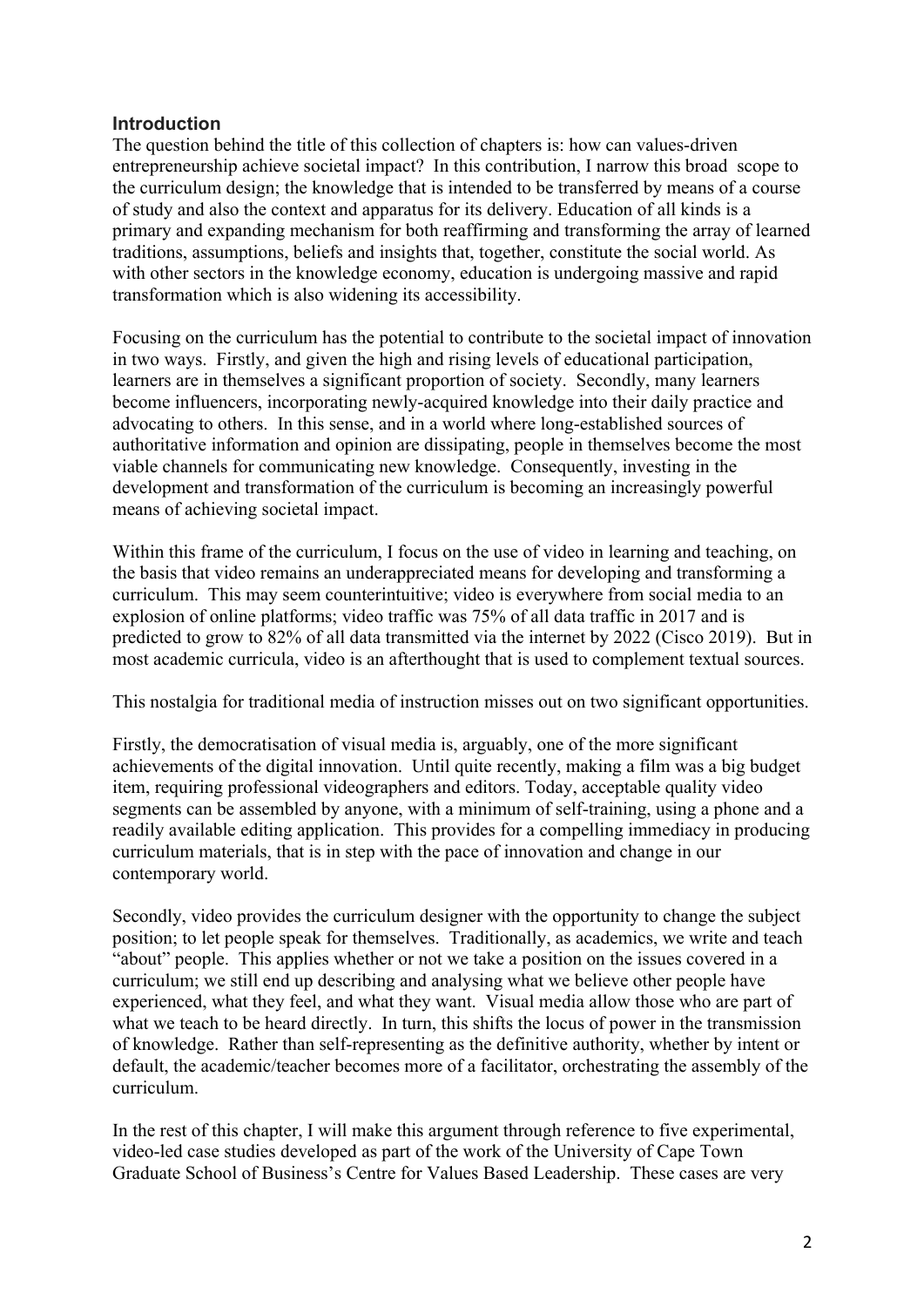different, on a spectrum from a for-profit company developing online courses for international enrolment, to a NGO campaigning for the right to basic healthcare, they share a commitment to the primacy of values, understood as "principles, standards, or qualities considered worthwhile of desirable" (McNamara, 2012). In turn, these values have shaped the ways in which each enterprise is run; "management by values", "a managerial philosophy and practice whereby focus is concurrently maintained on an organisation's core values and aligned with its strategic objectives" (Dolan, Garcia and Richley 2006). Each of these cases is available online, under a Creative Commons licence, allowing readers to see for themselves.

## **Enabling the power of speech**

Communicare is a speech and language therapy practice based in Massachusetts, USA, that specialises in Augmented and Alternative Communication (AAC). AAC works with people who require assistance to speak, and primarily with children and young adults who have speech and language disorders. In their work, Communicare's clinicians emphasise that AAC is, in itself, a form of language, with sets of rules and symbols that enable communication without speech. The technologies deployed to achieve this end range from pen and paper to sophisticated eye-gaze technology, in which the user communicates by looking at symbols on an interactive digital display:

"We love what we do! We specialize in Augmentative and Alternative Communication (AAC), Assistive Technology (AT), Applied Behavior Analysis (ABA), Speech-Language Pathology, and Special Education. We provide comprehensive services in the areas of assessment, intervention, consultation, training (professional development), and tele-AAC. We strive to empower our community through authentic connections and high quality, evidence-based service provision". (Communicare 2019)

As an enterprise, Communicare works at the intersection between the state and the commercial sector. The majority of Communicare's clients are public schools. Over the past decade, the State of Massachusetts has outsourced significant elements in special needs education to private practices in order to reduce costs, while at the same time preserving the right of access to special needs support for people under the age of 21. Over the same period, the increasing pace of digital innovation has created a specialised industry in digital devices and applications to provide those in need with access to AAC. As with many forms of clinical practice, this creates a tension between the need for the practice to maintain and improve margins in order to run the practice as an enterprise and the ethics of providing clients with the solutions best suited for their needs. For example, in some cases "light tech" solutions – crayons and poster boards – may be a better technology for a specific need than the purchase of a sophisticated, and expensive, digital device.

These values come through strongly in the positions taken by Communicare's clinicians and in the video-led case that serves as the example here; in the work of their annual summer camp for AAC-users and paramedics; and in the commitment for getting the appropriate mix of solutions in place for each client and their family, irrespective of the technology.

#### **A passion for spreading the word**

Together, Africa World Press and GetSmarter span more than four decades of publishing, exemplifying the transition from books to fully online courses.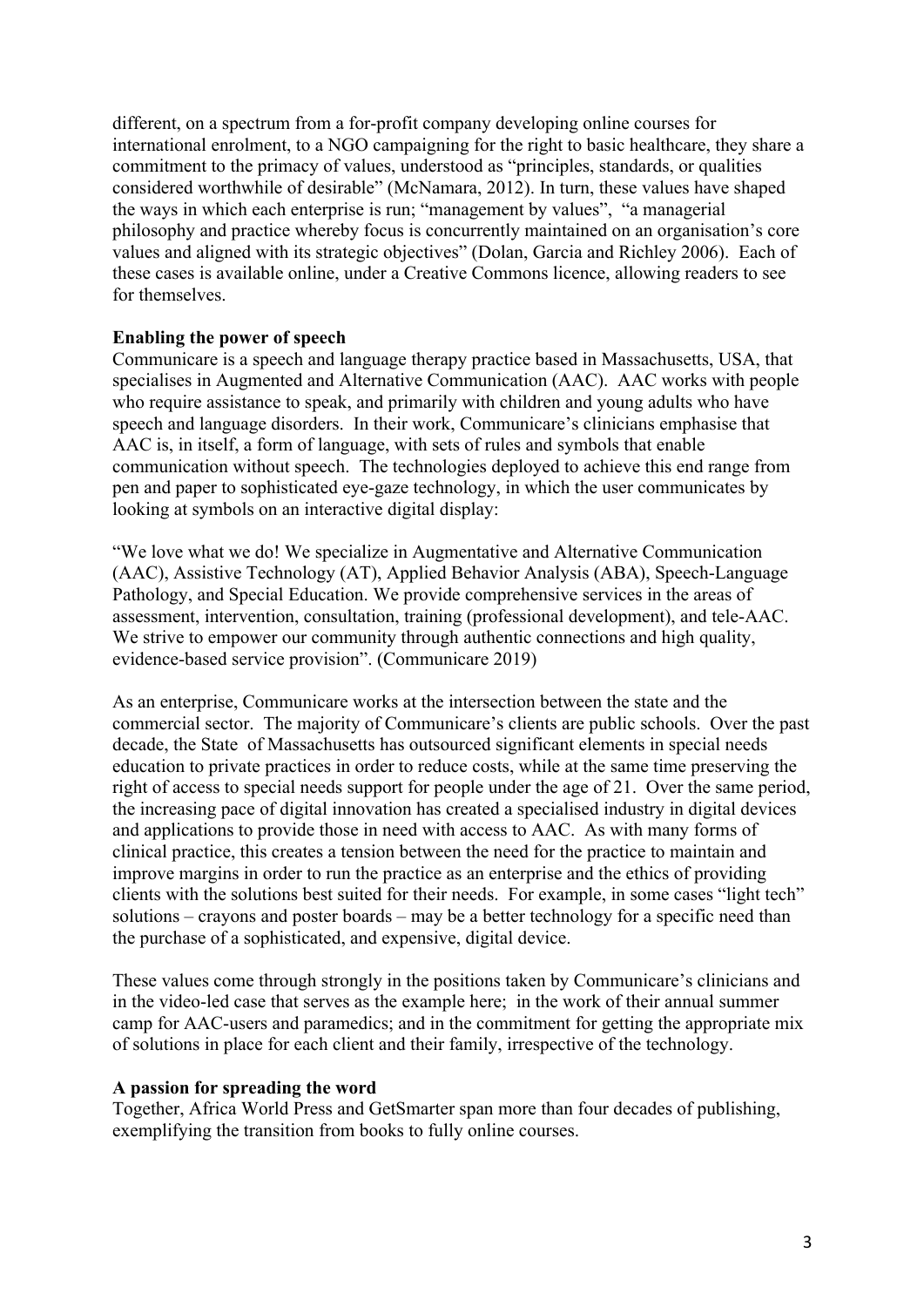Kassahun Checole was born in Eritrea, then occupied by Ethiopia. Expelled from university in Addis Ababa in 1969 for political activities he moved to New York and returned to his home city of Asmara. In 1971 he was able to travel to New York, gaining a Masters degree in Sociology and an academic post at Rutgers University. In 1983, inspired by activist academics in Mexico, Kassahun founded Africa World Press from his apartment in Trenton, New Jersey.

In this video-led case study, Kassahun sees his three decades in publishing as shaped by a series of four definitive challenges: establishing a market for African books; his commitment to a free Eritrea; his resistance to the domination of US trade publishers; and the survival of Africa World Press in the digital age of Amazon.

Kassahun had been inspired to launch Africa World Press by the spirit of self-determination that he had experienced in Mexico, which resonated with his commitment to Eritrean independence. He defines this as a mission to offer Africa-centred books: "Africa is the world and the world is Africa". This was refined through a set of editorial themes: religion, sociology and economics, and African literatures. But, in approaching the established trade book stores, he was told that there was no market for books from or about Africa because "black people don't read". Faced with this resistance, Kassahun set up his own distribution company, Red Sea Press, and worked with others to create a market by setting up independent book stores across the US. By the end of the 1980s Africa World Press was well established, with a strong list of titles and a clear identity, supported by a network of independent book stores.

Kassahun had been actively involved in politics since his university days in Addis Ababa. When he left home in 1971 he had joined the Eritrean Peoples' Liberation Front (EPLA); he continued to support the EPLA in its opposition to Ethiopia's occupation of Eritrea through the time he was living in the US. In 1991, Eritrea achieved its independence and Kassahun decided to return home, arriving back in Asmara the following year. His vision for Eritrea was the establishment of a modern printing press, that could meet the needs of both Eritrea and the broader East African region, particularly in providing books for education. He succeeded in establishing the press, which is still running today. But in May 1997, war had broken out between Eritrea and Ethiopia. Fighting continued until 2000, but with no political settlement. Vehemently opposed to the policies of the Eritrean government, Kassahun was again forced into exile in the USA.

Returning to his home in Trenton in 2001, Kassahun set about rebuilding Africa World Press. Trade book sellers such as Barnes and Noble had now realized that there was a market for books from and about Africa and used their competitive advantage in discounting to put many of the independent book stores out of business. Trade sellers would hold stock for many months for display purposes and then return books unsold, with no revenue for the publisher. Africa World Press's book distributor became insolvent, resulting in the loss of a large amount of stock. Kassahun responded to this crisis by turning to new and innovative processes of digital printing, allowing small print runs and reprints on demand, avoiding large capital outlays and warehousing costs. Kassahun sees this innovation as saving Africa World Press from collapse.

The challenges from trade book stores had been accentuated by the growing reach of Amazon.com through the 1990s. In rebuilding Africa World Press, Kassahun realized that working with Amazon would be essential. While commercial publishers could offset the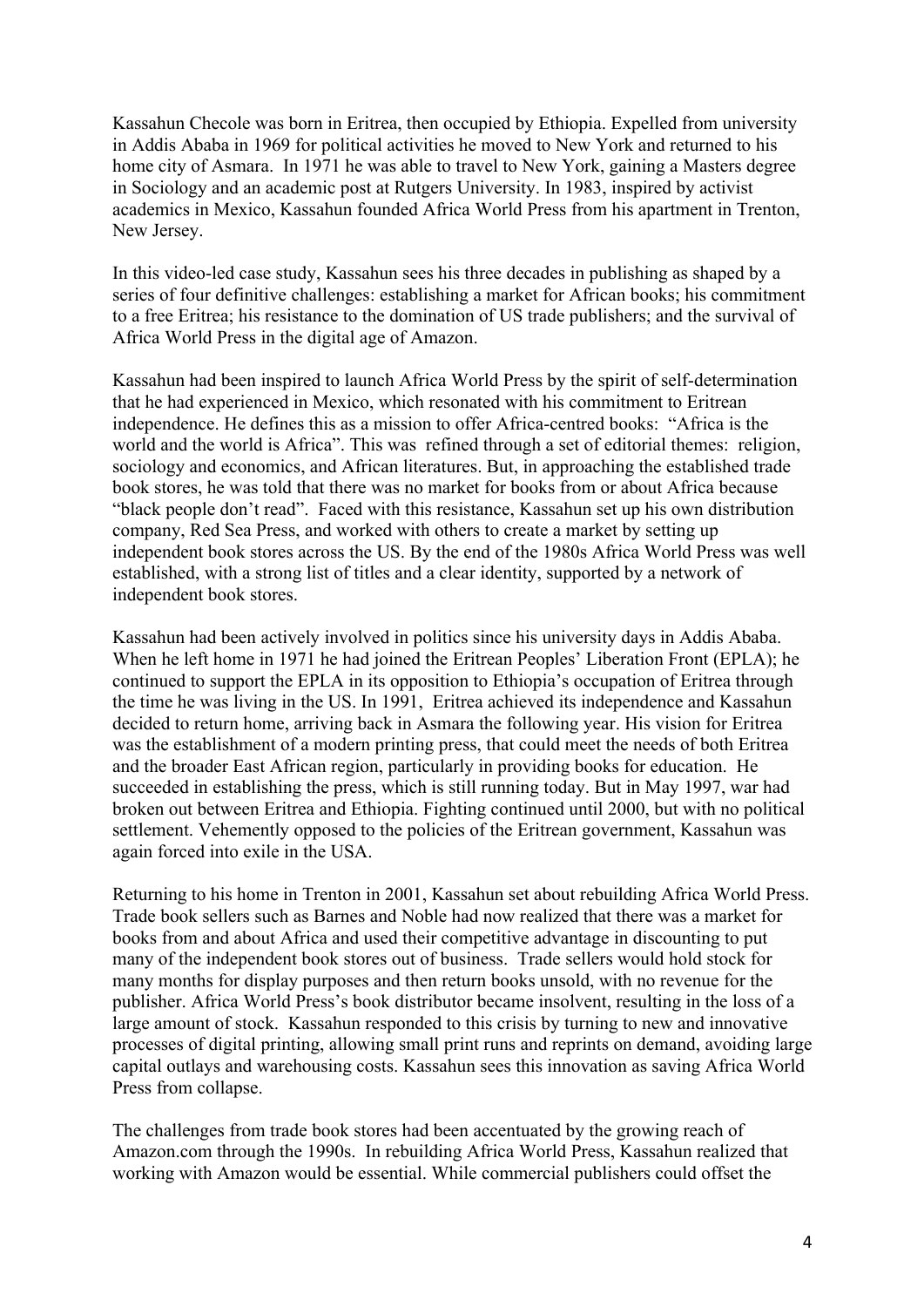discounts on mass-selling titles through very large print funds and lower unit prices, this option was not available to the small publishers that were now using digital technology to print on demand. Kassahun's strategy was to depend on Amazon for individual titles but to insist that bulk orders from college and university book stores are purchased directly from Africa World Press. Kassahun also had the foresight to keep some of his warehousing facilities or his direct sales. As a result, today about 30% of AWP's sales are through Amazon, and 70% are dispatched directly, free of the high discounts that Amazon demands. Africa World Press has a catalogue of over 1000 titles, bringing out new books every year (Africa World Press 2019).

Enterprises such as GetSmarter are both the antithesis and the natural successors of book publishers like Africa World Press. As online publishers – in this case of education courses – their business models are built on the possibilities and promises of the digitally driven "platform economy" of which Amazon is the early exemplar (McAfee and Brynjolfson 2017). In this, GetSmarter is the nemesis of traditional publishing. But as natural successors, online publishers have the opportunity to build on the legacy those book publishers driven by the values of opening knowledge to all. Between 2008, when GetSmarter was founded by brothers Sam and Rob Paddock, and 2016, when the company was sold, GetSmarter grew from under 400 student registrations a year to over 17 000; a fifty-fold increase in the dissemination of knowledge.

Sam Paddock saw the possibilities of online education in 2004, when he was studying Business Science Information Systems at the University of Cape Town: what would it be like to be able to study entirely online? Sam's father had pioneered the introduction of flexible learning opportunities for lawyers specializing in property management and this resonated with the emerging possibilities for online learning. Sam founded GetSmarter in 2008 with his brother Rob. Their first course was in partnership with the University of Stellenbosch.

The opportunities in online learning are closely linked with digital innovation and the exponential-like increase in digital capacity. Increases in access to connectivity has combined with key digital innovations in processing power, bandwidth, transmission speeds and the declining cost of cloud storage resulting in a striking increase in the global generation of digital information. Back in 2004, when Sam was building a model for a virtual classroom as a UCT student, the world was producing about 0.1 zettabytes of new digital information annually. By 2017, the production of digital information had increased two-hundredfold, to about 20 zettabytes each year, or the equivalent of three terabyte drives of new information for every living person in the world (Meeker 2018).

Over its first four years, GetSmarter was strikingly successful in building on these opportunities. The number of students enrolled across all courses had increased tenfold. Course presentations had increased by a factor of twenty, from three in 2008 to 60 in 2012. And the team had grown from just three in the company's first year to 75 in 2012. But, as Sam explains in the ChangeMaker case study, the business had hit a wall, finding it increasingly difficult to deal with the consequences of rapid growth and the expectations of their partner organizations. GetSmarter's big strategic leap, made after two years of introspection between 2012 and 2014, was to offer only short courses.

GetSmarter also decided to move into the international arena, with initial partnerships that included the Cambridge Institute for Sustainability Leadership, Goldsmiths College University of London, the University of Chicago and the Massachusetts Institute of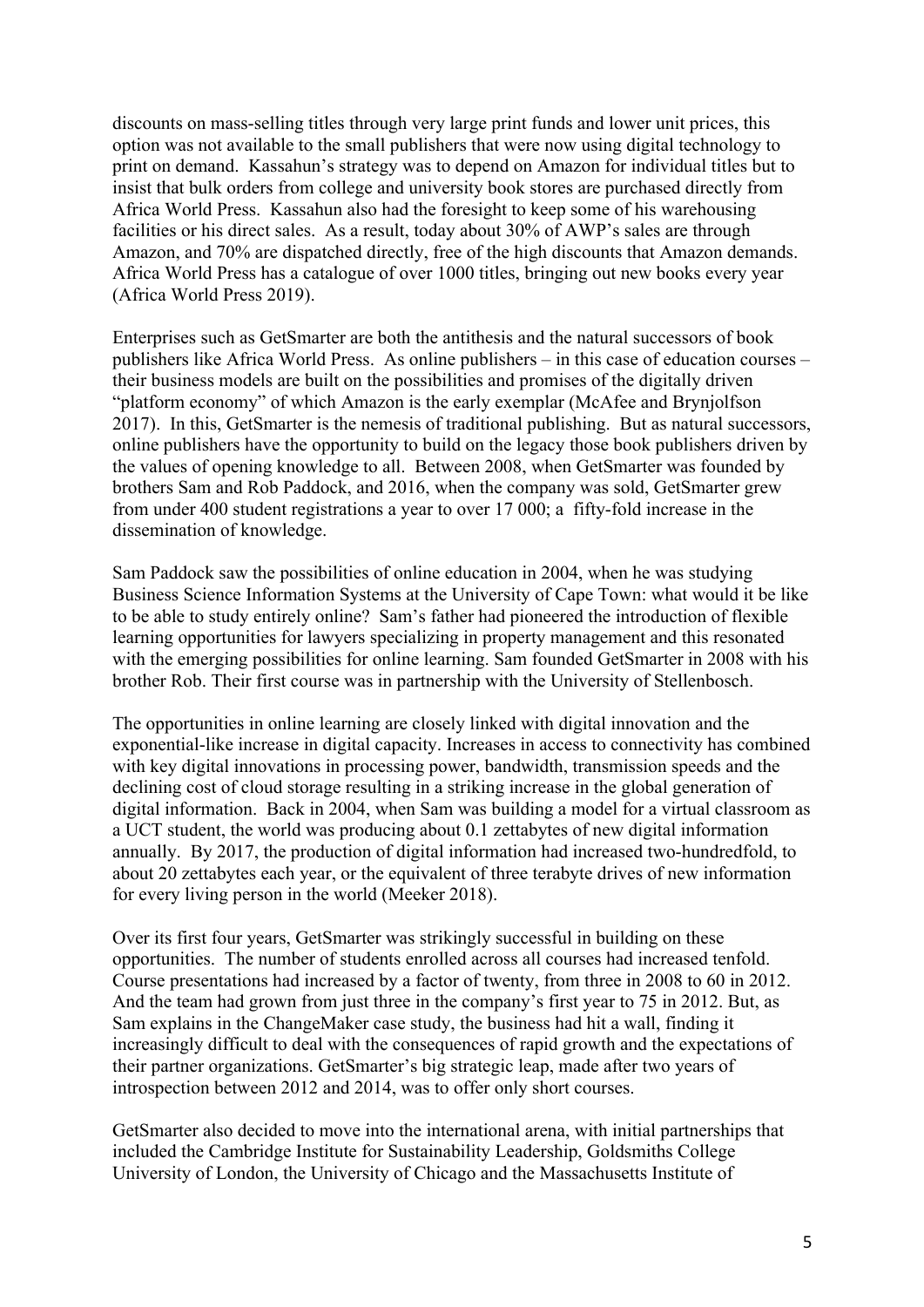Technology. By June 2016, GetSmarter had more than 1000 international students from across the world. But because GetSmarter's business model required that the company undertook almost all course development costs, and also underwrote the consequences of student enrolments not meeting targets, the scale of this expansion also increased the level of financial risk to the business. It was necessary to capitalize the business and this resulted in the decision to sell GetSmarter to 2U Inc., a large online programme management company in the US.

Over these years of growth, from start-up success to substantial business, GetSmarter had pioneered the use of online provision to expand educational opportunity in South Africa. The apartheid years, which had ended with the first democratic government of 1994, had left the persistent legacy of a discriminatory and under-resourced educational system that had prevented many people with ability and potential to get access to the schooling that they deserved, or to gain university-level qualifications. High quality online courses, certificated by leading South African institutions such as the universities of Stellenbosch, the Witwatersrand and Cape Town, enabled people in employment to smash against glass ceilings. Completion certificates were used as evidence for specific competences required by employers, or to provide the basis for alternative routes into graduate programmes; the "recognition of prior learning" permitted in terms of South Africa's regulations for admission into higher education.

Africa World Press and GetSmarter have been, from their inception, enterprises that have been driven by sets of core values. In this, both Kassahun Checole and Sam Paddock meet widely- accepted criteria for "transformational leadership": a clear, articulate and credible vision for the future direction of their organisations; "social architects" who orchestrate shared values and a distinctive institutional culture; leaders who establish by making their own positions and commitments clear; and a strong sense of self-awareness and how to use their own strengths and weaknesses (Bennis and Nanus 2007; Northouse 2019). Despite the tensions inherent between traditional book publishing and online provision, they share a driving concern to make knowledge and expertise available to as many people as can possibly be reached within the means of the mechanisms available to them.

#### **Driven by a passion for justice**

At first sight, Mandla Majola and Sokari Douglas Camp could not be more different: a health rights activist born and raised in a South African township; a sculptor born in Nigeria, working from her studio and London and widely recognised for the striking aesthetics of her art. What unites them in the ChangeMaker case studies is that they are both driven by the values of fundamental human rights and social justice, and that these values have shaped and directed their work over many years.

Mandla Majola was born and brought up in the Cape Town township of Gugulethu. When his aunt died painfully in 1999, Mandla became aware of the devastating HIV and AIDS epidemic that was sweeping across South Africa. For the next 15 years, Mandla was part of the TAC's national leadership.

AIDS was formally defined by the US Centre for Disease Control and Prevention in 1982. Since then, this global epidemic has taken about 35 million lives, and some 70 million people have been infected with the HIV virus. Africa is the most severely affected region, with nearly two-thirds of all those with HIV living in the continent: about 1 in every 25 adults (WHO 2018). By the early 1990s, it was clear that AIDS was reaching epidemic proportions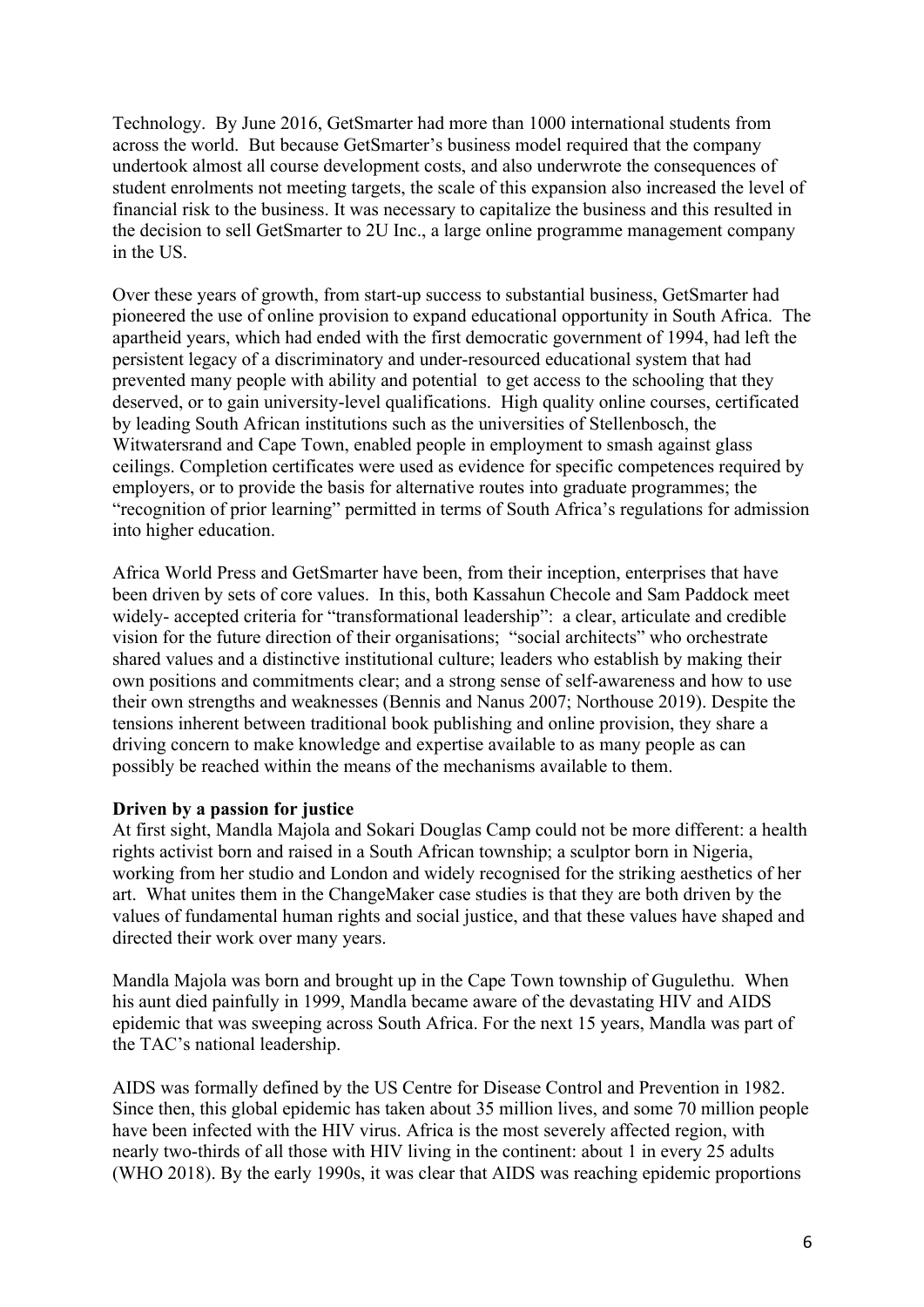in South Africa, with the South African National Health Department reporting that the number of recorded HIV infections had grown by 60% in the previous two years and was expected to double in 1993. But at this time, medical options were limited and prohibitively expensive. Despite initial optimism, early treatment regimens were disappointing. There were well-promoted claims for alternative treatments, and scepticism about the very existence of AIDS (Mbali 2005). The Treatment Action Campaign was founded in December 1998 to campaign for access to treatment for HIV and AIDS in South Africa.

Looking back, Mandla tells the story of the TAC as three major campaigns: the fight against Pfizer patent rights for fluconazole; the campaign for healthcare to prevent mother-to-child transmission of HIV; and the push for universal access to medication for those living with HIV and AIDS.

The Treatment Action Campaign's fight for access to fluconazole was set in the larger international context of patent rights, the pricing of drugs, and rights of access to generic medicines. Fluconazole had initially been developed by a team at Pfizer Central Research in the UK in 1981 and was protected by a patent awarded to Pfizer. The drug was approved for use in the USA in 1990, and was marketed by Pfizer as Diflucan.

As in many other parts of the world, patented drugs such as Diflucan were too expensive in South Africa to be made available to all who needed them through the public health system. South Africa's new Constitution of 1996 had set the principle of the right of everyone to have access to health care and a new Medicines Act, passed by Parliament in 1997, was intended to give effect to this provision by allowing the parallel production of generic drugs that could be made available at prices far lower than their branded equivalents. But in early 2000, when activist Christopher Moraka died from cryptococcal meningitis and the TAC launched a campaign in his name, the Medicines Act had not been enforced.

In April 2000, after protests at Pfizer's offices in Johannesburg and Cape Town, the company announced that it would donate Diflucan to AIDS patients in South Africa, in collaboration with the Ministry of Health. But this did not meet the TAC's demand that the price of Diflucan should be lowered to the level of generic production. The TAC continued with the campaign, announcing at an international AIDS conference in July 2000 that it would "smash Pfizer's patent". TAC leader Zackie Achmat made the comparison with Thailand, where a generic version of fluconazole was legally available at a fraction of the price of Diflucan in South Africa. Later that year Achmat, in an act of public defiance, illegally imported 5,000 doses of generic fluconazole from Thailand, distributed them in South Africa without charge and then "confessed" his crime to the police (Cullinan 2000; PharmaLetter 2000).

Prevention of mother-to-child transmission (PMTCT) programmes provide HIV-positive pregnant women with antiretroviral treatment to reduce the risk of their unborn babies acquiring the virus. If HIV-exposed infants are given antiretroviral treatment within their first 12 weeks of life, they are 75% less likely to die from an AIDS related illness. The TAC argued that pregnant women had the right of access to a short course of the drug AZT to reduce the risk of their child being infected with HIV during and after birth. The TAC widened its scope to include access to a second antiretroviral, Nevirapine which works to prevent the multiplication of the HIV virus, and complements AZT where women breast-feed their babies. In response to the TAC's case, the government stated that AZT and Nevirapine were too expensive to be provided through the public health system and - in an argument led directly by President Thabo Mbeki - that the relationship between HIV and AIDS was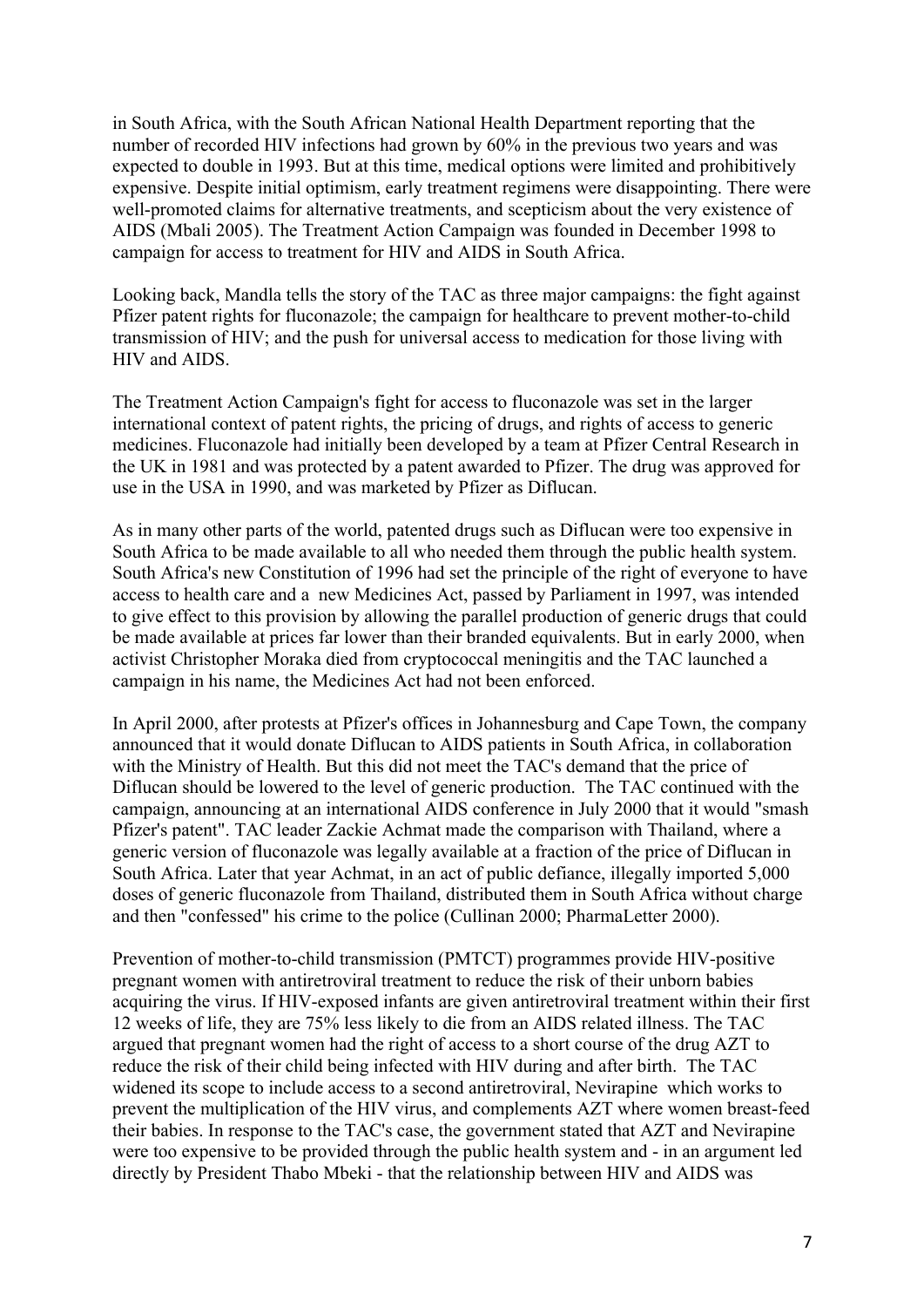unproven. The TAC took legal action against the government, winning its case in the Pretoria High Court in December 2001. Following the government's appeal against the High Court ruling, the TAC took its case to the Constitutional Court, which ruled in favour of the TAC and the right of access to healthcare services in July 2002 (Mbali 2003; Heywood 2009; AVERT 2018a).

Following the success of the PMTCT campaign, the TAC decided to push for all of those living with HIV and AIDS to have the right to appropriate treatment through the public health system - "universal access". This campaign was launched in February 2003 with a protest by 20 000 people in Cape Town, on the day that President Thabo Mbeki was delivering the annual "State of the Nation" address in Parliament.

The objections to providing a national treatment plan for HIV and AIDS were twofold. Firstly, the government deemed universal access unaffordable. But while it was indeed the case that low-cost generic alternatives to patented medicines were still not available in South Africa, the lack of affordable treatment was also because the government had systematically refused price reductions and donations of drugs by multinational companies, and had blocked international aid to provide medication (Chigwedere et al. 2008). These actions are explained by the second reason that the government refused to contemplate a national action plan: AIDS denialism. While there had long been an alternative view that the connection between HIV and AIDS was unproven, these arguments had, for the most part, not derailed the steady advance of effective public health policies in other countries. But, uniquely in South Africa, denialism was enthusiastically embraced by the government and the ruling party, and explicitly by the head of state: Thabo Mbeki, South Africa's President from 1999 until 2008. Faced with this wall of opposition, the TAC decided to sharpen its tactics with an explicit campaign of civil disobedience, launched on 21 March 2003 - Human Rights Day -with the occupation of police stations across the country in an attempt to lay charges of culpable homicide against Health Minister Manto Tshabalala-Msimang and Trade and Industry Minister Alec Erwin (Mbali 2005).

The following five years saw a series of incremental victories as a broad alliance of activists, health care specialists and workers, civil society movements, international organisations and a broad swathe of the South African public pushed against the obdurate denialism of Thabo Mbeki, Manto-Tshabalala Msimang and other senior figures in the ANC government. Finally, and in 2007, the TAC was able to engage with government to draft a national plan for HIV and AIDS, which was endorsed by the Cabinet on 4 May 2007. By March the following year, when the TAC held its National Congress, 450 000 people were receiving treatment for HIV and AIDS through the public health sector.

The effects of the AIDS denialism of President Thabo Mkeki, Health Minister Manto Tshabalala-Msimang and other senior government officials has been calibrated through a sophisticated statistical model published by Harvard University's School of Public Health. This study estimated that 330,000 lives, or approximately 2.2 million person-years, were lost because a feasible and timely ARV treatment program was not implemented in South Africa. An estimated 35 000 HIV-positive births could have been avoided if the required mother-tochild transmission prophylaxis programme had been introduced in South Africa at the time that it was first available. In comparison with South Africa, neighbouring Botswana, under the leadership of President Festus Mogae, introduced a PMTCT programme in 1999, followed by national ARV access in December 2001. By 2005, Botswana had 85% ARV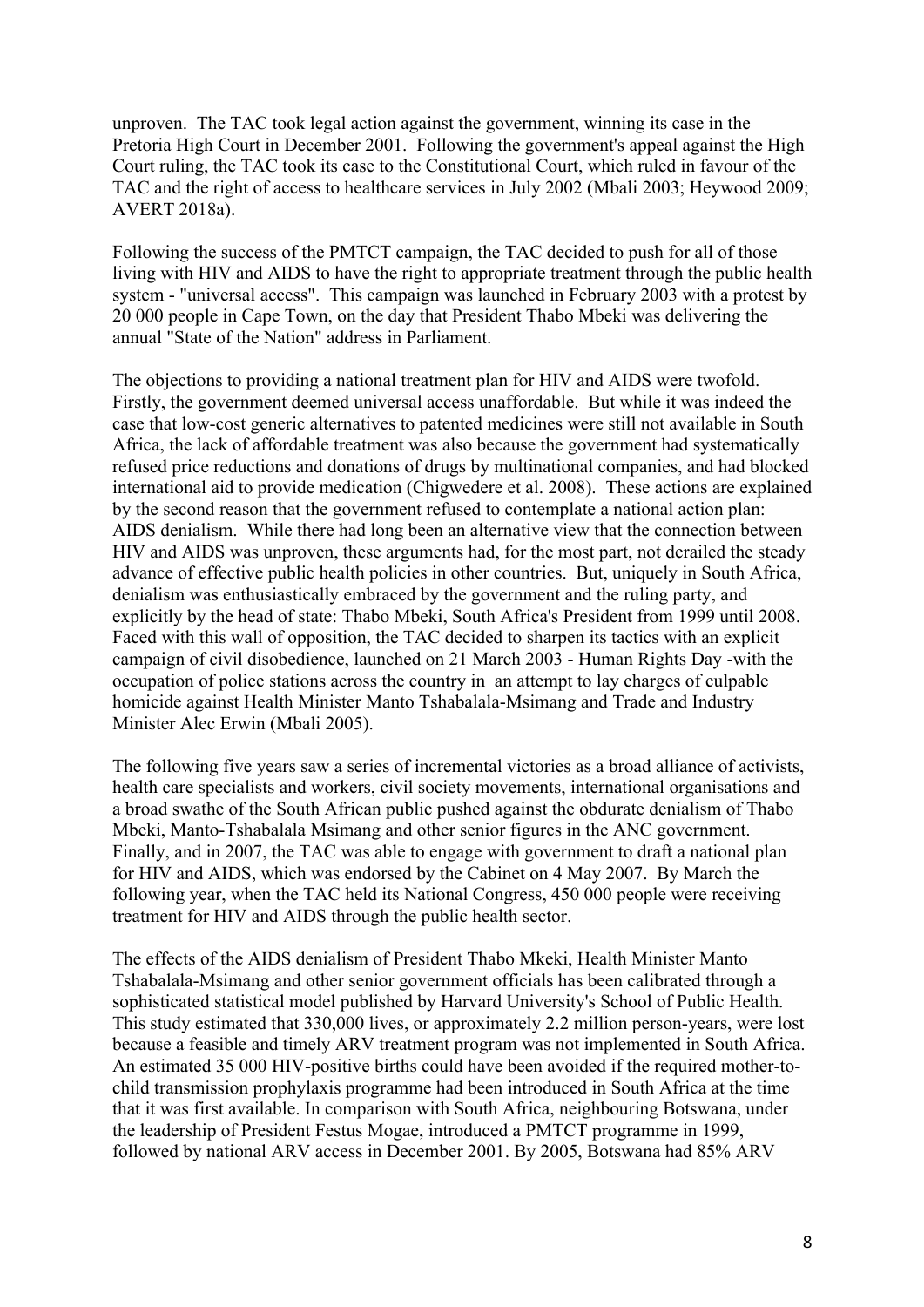treatment coverage, as opposed to 23% ARV coverage in South Africa (Boseley 2008; Chigwedere et al. 2008).

As a direct consequence of the work of the Treatment Action Campaign and allied organisations, South Africa now has the largest antiretroviral therapy programme in the world. As a result of universal access to antiretroviral therapy programmes - the focus of TAC's successful civil disobedience campaign - overall life expectancy is steadily increasing, from 61.2 years in 2010 to 67.7 years in 2015. And in 2015, South Africa met the World Health Organisation's global target of reducing mother to child transmission of HIV by 90%. But the challenge of eradicating HIV and AIDS is still formidable, with 18.9% of the South African population infected (AVERT 2018b).

After standing down from the TAC's leadership group in December 2015, Mandla Majola completed his Master's degree in Public Health at the University of Cape Town and graduated in March 2016. He then joined the School of Public Health at the University of Cape Town, with the role of coordinating community projects working in the Cape Town townships of Gugulethu and Khayelitsha. Using his experience in strategy, learned through his years with TAC, Mandla realised that better progress could be made by forming a coalition of community based organisations. He founded the Movement for Change and Social Justice, bringing together some fifteen groups with shared objectives, and continues to campaign for the constitutional right of everyone in South Africa, irrespective of their circumstances, to equitable and affordable health care.

Sokari Douglas Camp was born in Buguma, a coastal town in Nigeria's Rivers State that is the seat of the Kalabari Kingdom. In 1967, at the outbreak of the Nigerian Civil War, she moved to Britain to complete her schooling, but returning frequently to her home town. She studied art at the California College of Arts and Crafts (1979-1980), at the Central School of Art and Design in London (1980-1983) and at the Royal College of Art (1983-1986). She has lived and worked in Elephant and Castle, London, for more than thirty years. Her work has been recognized in many awards, including a CBE in 2005, an Honorary Fellowship of the University of the Arts London in 2007 and a Fellowship of the School of Oriental and African Studies, University of London, in 2017.

Rivers State's capital, Port Harcourt is the centre of Nigeria's oil industry. Commercially viable crude oil and gas reserves were first discovered in 1956; today's Rivers State has two major oil refineries, port facilities, airports and industrial estates and produces more than 60% of Nigeria's total oil output, a sector accounts for about 8.5% of Nigeria's GDP. Shell, in partnership with the British government, began oil production in the region in 1958. Between 1976 and 1991, some 3 000 oil spills were reported in the area, totalling about 2 million barrels and about 40% of Shell's oil spills across the world as a whole. In 2011, the United Nations Environment Programme reported that, as a result of oil spills, the alluvial soils of the Niger Delta are no longer fit for cultivation. UNEP has estimated that rehabilitation will take some 30 years (Crayford 1996; UNEP 2011).

Protests against pollution and the destruction of the rich ecosystem of the Niger Delta were led by Kenule Saro-Wiwa, a writer, television producer and founder of the Movement for the Survival of the Ogoni People (MOSOP 1991). Saro-Wiwa was imprisoned by the Nigerian military government in 1994 and, with eight others, was sentenced to death and hanged on 10 November 1995 (Lewis 1996). The execution of the "Ogoni Nine", along with accusations of complicity with Nigeria's military dictatorship, brought international attention to Shell's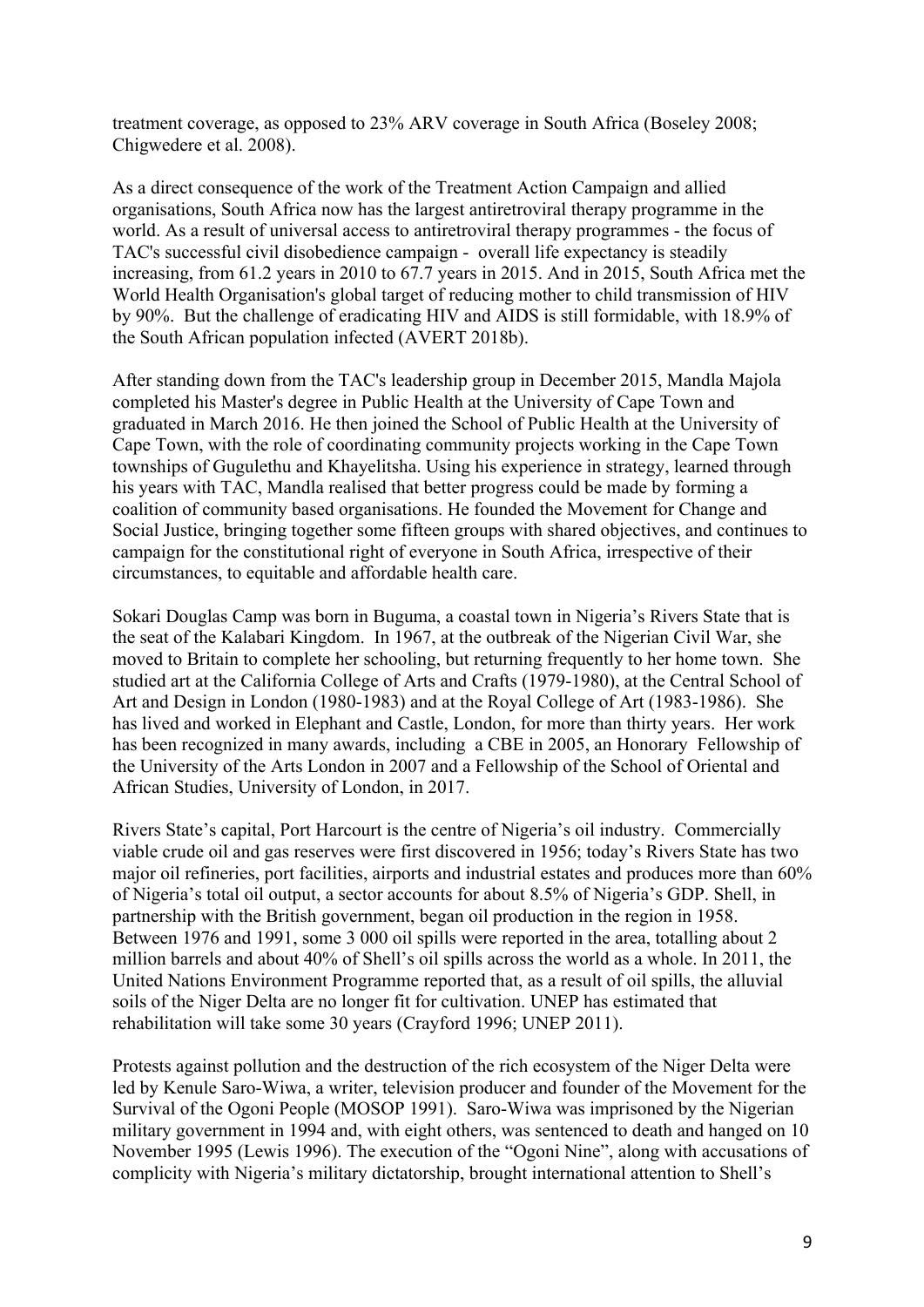record of environmental pollution, the exploitation of local communities and alleged human rights abuses. Legal cases against Shell have been brought continuously since 1996 (Mouawad 2009). In November 2017 Amnesty International published a review of internal Shell documents, as well as records from its own archives, relevant to events in the Ogoniland region during the Nigerian military dictatorship. Amnesty's allegations have been denied by Shell Nigeria (Amnesty International 2017; Shell Nigeria 2018).

Sokari's work as an artist has been focused and directed by the environmental destruction of the Niger Delta, by the actions of the Nigerian government and by the seeming complicity of Shell. Many of her sculptures are inspired by the Kalabari masquerades that are performed across twenty-year cycles to portray and invoke water spirits that are found in the mangrove swamps (Brighton Museums 2015; Sokari Douglas Camp 2019). Sokari's "Battle Bus: Living Memorial for Ken Saro-Wiwa" was completed in 2006. This full-size sculpture travelled across Britain for nine years before being dispatched to Lagos in 2015. The planned tour of Nigeria was at the request of the Ogoni Solidarity Forum-Nigeria and other Nigerian organisations, both to continue the campaign to clean up the Niger Delta and to mark the 20th anniversary of the execution of the Ogoni Nine (Platform 2018). However, the Battle Bus was impounded by Nigerian customs at Lagos and has yet to be released (Rustin 2015).

A second theme, running through Sokari's more recent work, is the legacy of slavery. The Act for the Abolition of the Slave Trade was passed by the Parliament of the United Kingdom in 1807 and prohibited the slave trade in the British Empire. The bicentennial of this landmark legislation was marked in a range of exhibitions and art commissions across Britain, inspiring a continuing strand in Sokari's work as an artist.

Here, Sokari's work is best represented by "All the World is Now Richer". This installation comprises six striking life-sized figures, welded in steel and representing stages in the legacy of history: a figure in West African robes prior to the devastation of the slave trade; a plantation worker and a domestic slave; a nineteenth-century liberated ex-slave in the distinctive dress of the time; a twentieth century executive in a suit and tie; and a relaxed figure – "Tee-shirt Man" – in casual clothes, looking for his heritage. Together the group stands on a grid composed of the words of a liberated ex-slave, William Prescott: "they will remember that we were sold but they won't remember that we were strong; they will remember that we were bought but not that we were brave."

"All the World is Now Richer" was exhibited in the House of Commons in 2012 and then in Bristol Cathedral, Norwich Cathedral and St George's Hall in Liverpool. It was shown again in St Paul's Cathedral, London, in 2014 and as part of the Diaspora Platform project during the Venice Biennale 2017. Sokari sums up her objective for this work: "how do you show that the people of slave heritage are brave and have dignity and strength? How do you show the social and economic legacy that has benefited the world from their suffering?" (Diaspora Pavillion 2017; October Gallery 2019).

As with Mandla Majola's steadfast commitment to the provision of affordable and humane health care, so Sokari's advocacy as a sculptor has consistently pushed for basic human rights, environmental justice and recognition of the continuing legacies of slavery. Both are powerful expressions of values based leadership.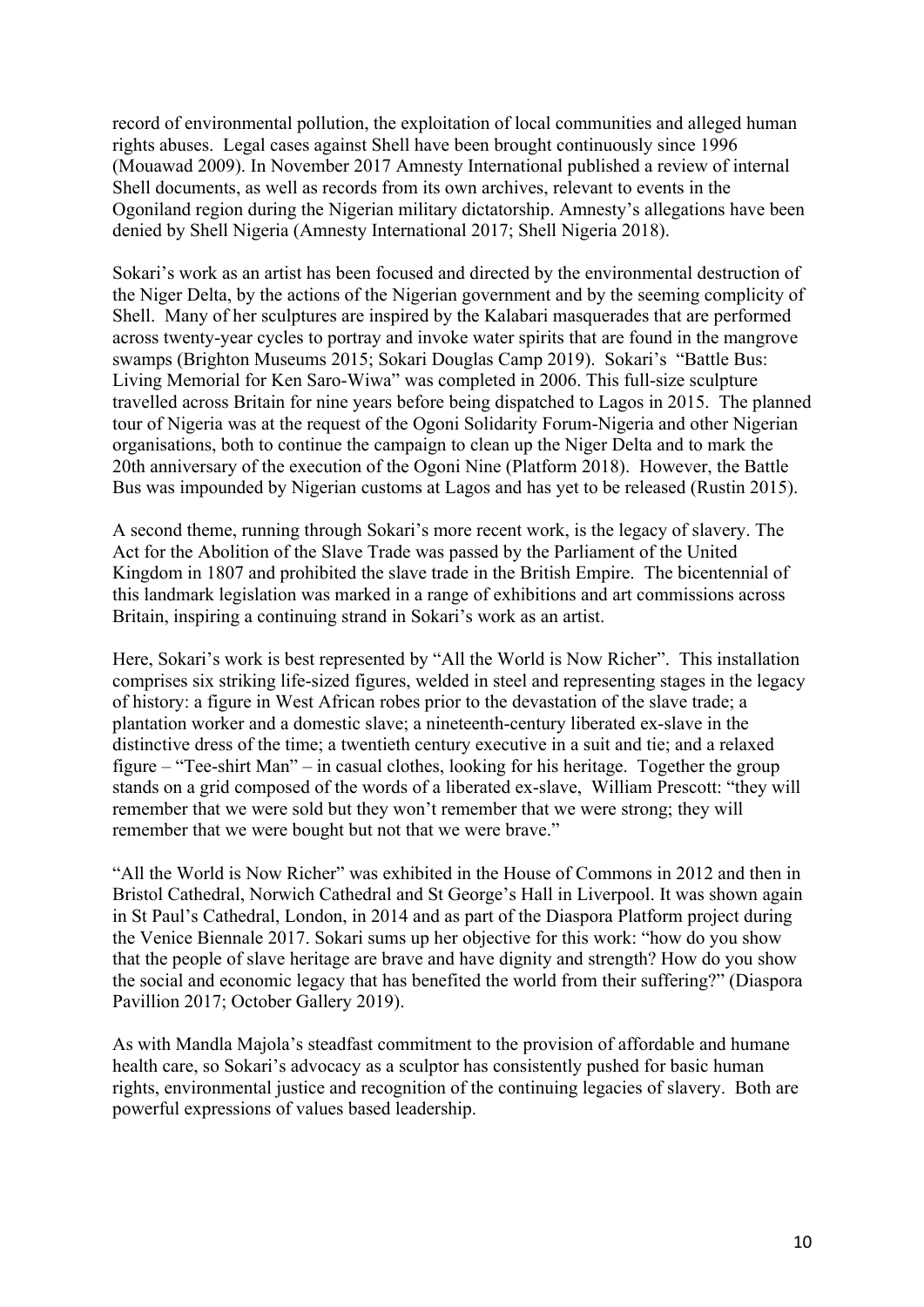## **Empowerment photography**

A key point – and the focus for this paper – is that video-led cases, of the kind represented by Communicare, Africa World Press, the Treatment Action Campaign, Sokari Douglas Camp and GetSmarter, can achieve greater impact than conventional, text led curricula by restoring the agency of voice. More specifically, this is achieved through two mechanisms: the democratisation of video as a medium of communication; and the shift of the focal point, transforming traditional subject of academic discourse into an active agent in the curriculum.

This point can be expanded, figuratively and literally, through returning to the Communicare case. The democratising of video stems from the ubiquity of video functionality on smart phones. Working with children and young adults at Camp Communicare demonstrated repeatedly that the phone is the device of choice in capturing and communicating narratives for children with special needs. Often, and whether or not deliberately, children with special needs become objects of pity in text-led cases and traditional documentary formats; a narrator or expert talks about them and paraphrases what they cannot do. In contrast the intimacy of the phone medium allows both closeness and trust, both because the technology is far less intrusive than specialised videography equipment, and because the phone is now a familiar artefact, worth barely a glance.

This ubiquity of mobile devices brings significant practical benefits to a values-led organisation such as Communicare, since accessible technology and easily usable editing applications remove many cost barriers. In turn, lower production costs encourage and allow more rapid renewal of curriculum content, improving the quality of continuing professional development for practitioners and, from this, the provision of better quality care. As part of their ongoing practice, and in order to support their work in Continuing Professional Development with the American Speech-Language-Hearing Association (ASHA).

Again – and literally as well as figuratively – AAC as a language directly restores the agency voice to those who have previously been denied speech. As with other forms of agency, empowerment has two requirements: the technical competence of the agent, in this case children and young adults learning AAC as a new language; and adaptation to, and acceptance of, AAC as a language by communication partners. The ChangeMaker case explores both sides of this coin in depth. The intimacy of the video medium shows the compelling ability of AAC users, some under the age of 10, to master grammatical structure and vocabulary using technology as the medium. In parallel, the visual narrative provides a visceral sense of how we need to abandon unfounded assumptions and address what Dolly Chugh has termed the "unintended biases of good people" (Chugh 2018). In this Communicare's values-driven mission is to work within the opportunities afforded by the Massachusetts public schooling system to empower children and young adults in need by both teaching them to communicate using augmented and alternative instruments, and by removing the prejudices and social barriers that prevent them from being heard.

In a more general and abstract sense, the massive popularity of video enabled by ever more accessible technologies and social media reaffirms some earlier insights about photography and, in particular, Margaret Olin work on "empowerment photography". Olin sees photography as "gestural practice": "just as a painter gestures with brushes at a canvas to describe space, objects, people, and ideas, and lecturers gesture at audiences to describe ideas or to connect to their listeners, so photography's gestures function to describe ideas and things and to connect people" (Olin 2012: 11). This connection is dependent on the role of a facilitator: "all these ways of disseminating photographic activities to people(s) who are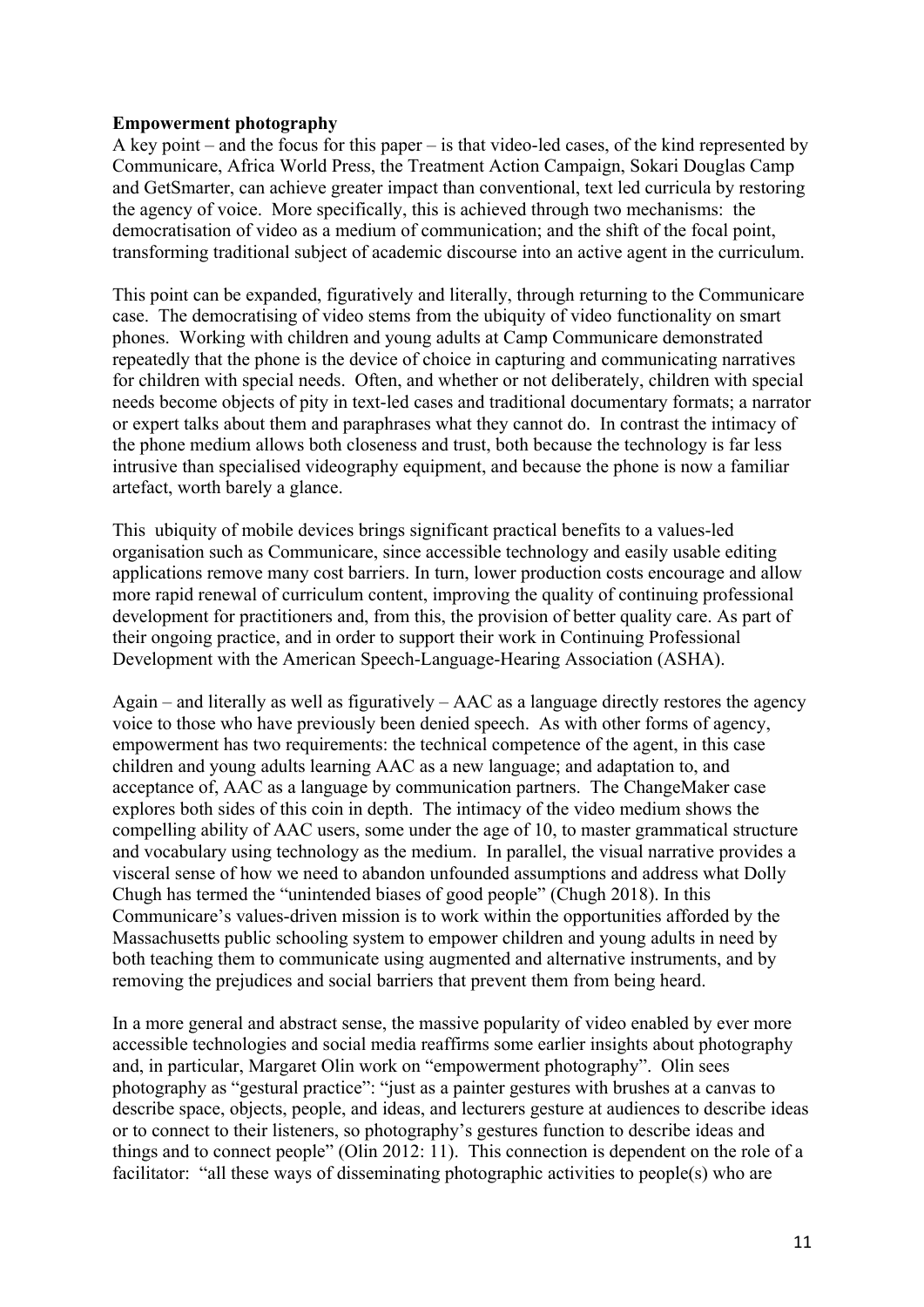suppressed, oppressed, or voiceless, or who belong to an unrecognized nationality dispersed in a diaspora, entail an interaction between a community and a teacher who comes armed with a belief in the empowering potential of photography" (Olin 2012: 136). For Olin the key distinction is that, where documentary photography asks the viewer to look at a subject, empowerment photography invites viewer to see through someone else's eyes. The distinction is not in the images themselves, but in the intention for their use. Applying this to the Communicare ChangeMaker case, the intention is not offer a documentary about children with disabilities, but rather to see the world through their eyes, mirroring the inadvertent prejudices that may prevent us from hearing their voices.

Olin's metaphor of the gesture serves well to describe the approach to making the other four ChangeMaker cases described in this paper. None were scripted. In each case, the request was to tell the story of the enterprise and of the objectives and values that gave it momentum; in Olin's terms the viewer is invited to "look through someone else's eyes" rather than to watch a "subject". In each case, this dialogue approach prompted new insights and forms of expression: for Sokarai, of her art as "her way of writing"; in Sam's case, of strategy as "people doing things"; for Kassahun, reflection on the writers who have shaped his thinking; and for Mandla the recollection of being abused by police during the TAC campaign for universal access.

#### **Professional is personal**

How, then, does this "gestural practice" shift the needle in producing video-led cases for values based leadership?

A first common point across the ChangeMakers prototypes is that the distinction between professional and personal personas blurs into irrelevance. This is particularly relevant to understanding how, in some enterprises, values come first. Africa World Press was initially shaped and defined by Kassahun Checole's experiences in Mexico, and the ways in which literature shaped national identity. This resonated with his commitment to Eritrean independence and inspired his curtailed return to Asmara in 1992. In rebuilding the business from 2001, Africa World Press has consistently prioritised the significance of a manuscript over its sales potential, in sharp distinction with the large majority of other publishers. While this may have reduced profitability, this values-led approach has resonated with a significant global community of partners and readers. Combined with Kassahun's innate qualities as an entrepreneur, Africa World Press has defied the odds and now has a unique position as a progressive, pan-African, publishing house.

In different ways, the values that have propelled both Sam Paddock's and Mandla Majola's work originated in their families. In some respects, these personal backgrounds could not be more different; the Cape Town township of Gugulethu and the affluent suburb of Rondebosch on the slopes of Table Mountain; a geography set by the institutionalised segregation of apartheid. Yet, when given the voice to shape their stories and priorities, both start with their families. Mandla traces his commitment to fighting for rights to basic healthcare to his aunt's death and to his dismay that his family was unable to talk about a sexually-transmitted disease. This has shaped a determination to fight back against prejudice and, in his reflections on camera, hones his anger and dismay at President Thabo Mbeki's AIDS denialism and its consequences. Sam attributes his commitment to education – GetSmarter's "audacious goal" of "changing a million lives" – to family values and to his father's determination to overcome the University of Cape Town's inherent conservatism and reluctance to open up access to education.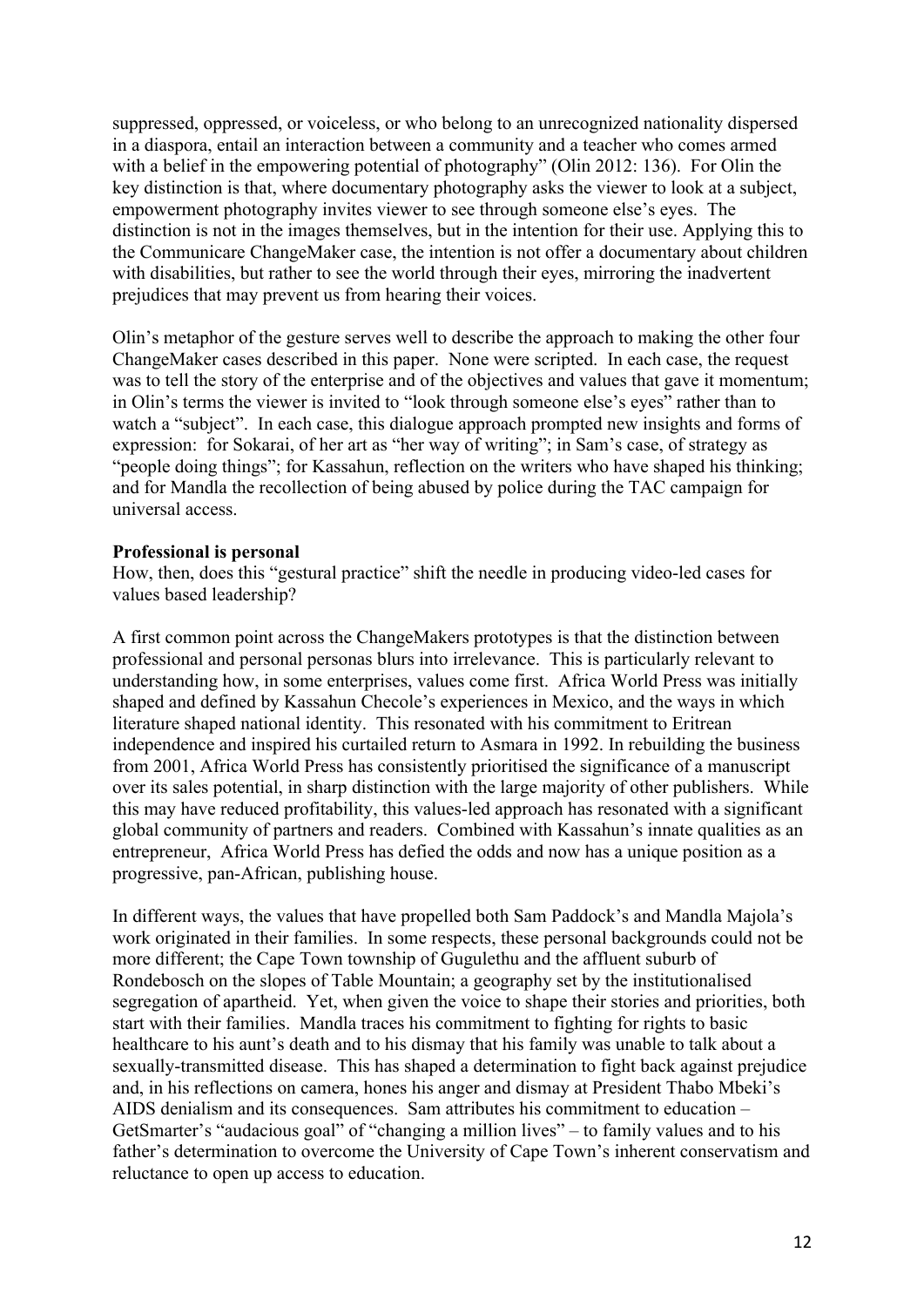Sokari Douglas Camp's values based leadership comes from a combination of the political imperative of moving beyond the legacies of empire and colonialism and her family context. Her sculptures and aesthetics have been shaped by her childhood memories of Kalabari masquerades and their ever changing and evolving modalities. Her political commitment to environmental justice originates in her dismay at Shell's devastating and cynical destruction of the rich ecosystem of the Niger Delta; in her visual narrative, she vividly recalls driving from Lagos to Port Harcourt and seeking the horizon black with smoke from the refineries and burning oil spills. She attributes the second theme that runs through her work – the legacy of slavery – to the right to dignity, an approach that rejects the dominant documentary trope in which slaves are objectified as victims. This is why she often returns to the single recorded phrase from a otherwise-unknown slave, William Prescott: "they will remember that we were sold but they won't remember that we were strong; they will remember that we were bought but not that we were brave." Here, Sokari's values based leadership is her continuing push for public sculpture in London that commemorates slavery through strength and bravery rather than as victimhood.

## **Their way of writing**

A second common attribute across this diverse set of ChangeMakers is that, as unscripted conversations, they tend towards the teleological. Such narratives selectively interpret the past from a present condition, parsing away circumstances and events that at the time could have been significant, but which have subsequently proved irrelevant. This, in turn, attributes causality, whether explicitly or by implication. Sam Paddock is explicit in this in telling GetSmarter's story. Looking back, he is clear that the difficult, high-risk decision to focus on short courses for working professionals, and to abandon other business directions, allowed the company to reach many more students without the encumbrance of the regulations that apply to accredited qualifications. However, he also acknowledges that this clarity comes with hindsight; getting to the decision point took two years of arguments, debates and false starts

Both Kassahun Checole and Mandla Majola attribute their circumstances at the point of their interviews to a logical chain of campaigns. For Kassahun this is fourfold; the founding of Africa World Press, the return to Eritrea, the fightback against the trade book stores, and achieving an accommodation with Amazon and the new world of publishing. Mandla's campaign history with the TAC is the fight for generic patents followed by the push for medication for pregnant women, leading to the victory in the Constitutional Court and universal access to medication.

Sokari presents a more nuanced narrative; appropriately so given the nature of her work. As an artist her reach extends beyond words, encompassing the aesthetics of her sculptures and their interpretations of shapes, textures and colours. As such, this is her "way of writing", that will be diminished by any attempt to reduce the work to words alone. In her case the teleological effect comes from her choice of which works to choose from an extensive catalogue; the story of the Battle Bus from conception through until its confiscation by Nigerian customs authorities; the individual sculptures and their imagined histories that, together, comprise the "We were Brave" installation.

In the traditional, more academic, documentary mode teleology is "one-sided", "biased", "subjective", requiring counter-balancing points of view. But to go down this road is to return the authority of voice to the third-person narrator who stands outside and above the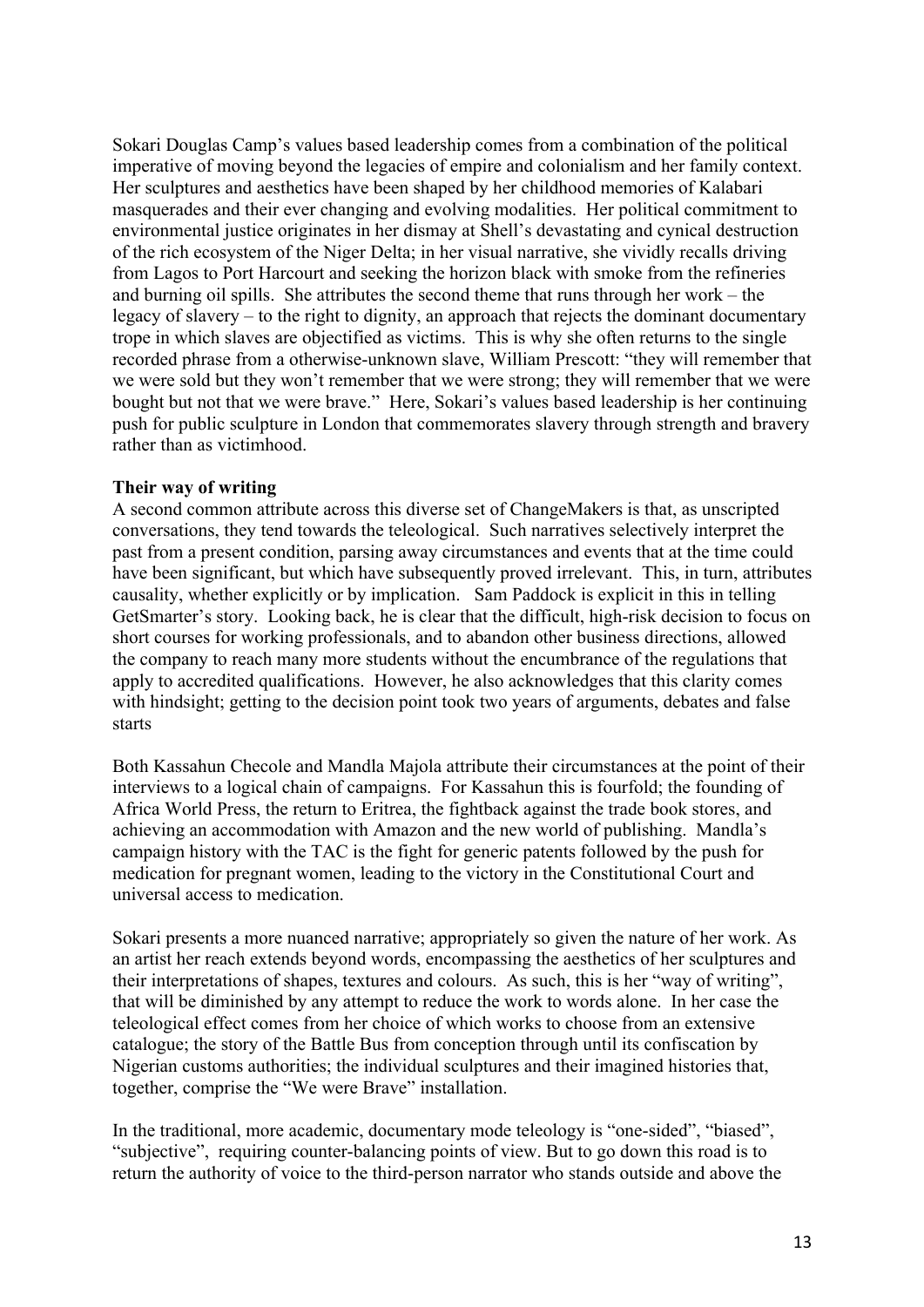conversation as adjudicator; the umpire in an intellectual tennis match. This runs contrary to the primary objective of the ChangeMaker cases; the restoration of the power of voice. For many applications of "empowerment photography", that make use of the new and stillemerging opportunities of digital video, restoring voice is an end in itself. But for cases such as the ChangeMaker series, that are intended for use in the context of formal curricula, the objection of subjectivity and bias has to be addressed in order to project the validity of these new style narratives.

The approach adopted in producing and publishing these protypes has been to accompany each visual narrative with signposts to sources that both provide material that is complementary to the visual narrative, and which present counterarguments and contrary points of view. It is then left to those making use of the ChangeMaker cases to find out for themselves and to make up their own minds. Clearly, it would be naïve to claim that there is neutrality in this device. Just as the facilitator is central to Olin's concept of empowerment photography, so are these visual narratives shaped from the point of filming, on through the processes of editing, and into the selection and publishing of complementary materials. But necessary facilitation of this kind is distinct from both documentary reportage and from the traditional academic mode of writing, in which an all-knowing expert presents a "correct" version of events.

#### **Beyond words**

Like Sokari Douglas Camp's striking, life-sized steel sculptures, leadership is often about presence. Leadership presence can be dominant and pervasive; the personality that fills a room and a persistent theme in theories of leadership. Equally, though, leadership can be a subtle presence that invigorates others; the "servant-leader" tradition (Northouse 2019). Presence can also be asserted indirectly, and negatively. For Sokari, the continuing presence of Nigeria's General Sani Abacha, in both his life and after his death, is part of her continuing journey. The communication of these various forms of leadership invariably extends beyond the limits of words. Dress codes and uniforms; mannerisms and music; ceremonial representations of authority. These visual dimensions of leadership make up a third and common strand across this set of ChangeMaker cases.

Non-verbal forms of communication are all the more significant for values-based leadership. The concept of "organisational values" is a clumsy shorthand, and institutional values that exist only as words are generally seen as meaningless and vacuous. Values that work are invariably embodied in real people and are often augmented by anything from facial expressions and body language through to settings, workplaces, architecture and landscapes.

This embodiment gives power to the visual and is a source of rich opportunities for photography in general, and by for video. The power of photography, both benign and threatening, was peeled apart by Susan Sontag in her formative set of essays, "On Photography", first published in 1977. Here's an extract from "The Image-World":

"Photographs do more than redefine the stuff of ordinary experience (people, things, events, whatever we see – albeit differently, often inattentively – with natural vision) and add vast amounts of material that we never see at all. Reality as such is redefined – as an item for exhibition, as a record for scrutiny, as a target for surveillance. The photographic exploration and duplication of the world fragments continues and feeds the pieces into an interminable dossier, thereby providing possibilities of control that could not even be dreamed of under the earlier system of recording information: writing" (Sontag 1977: 156).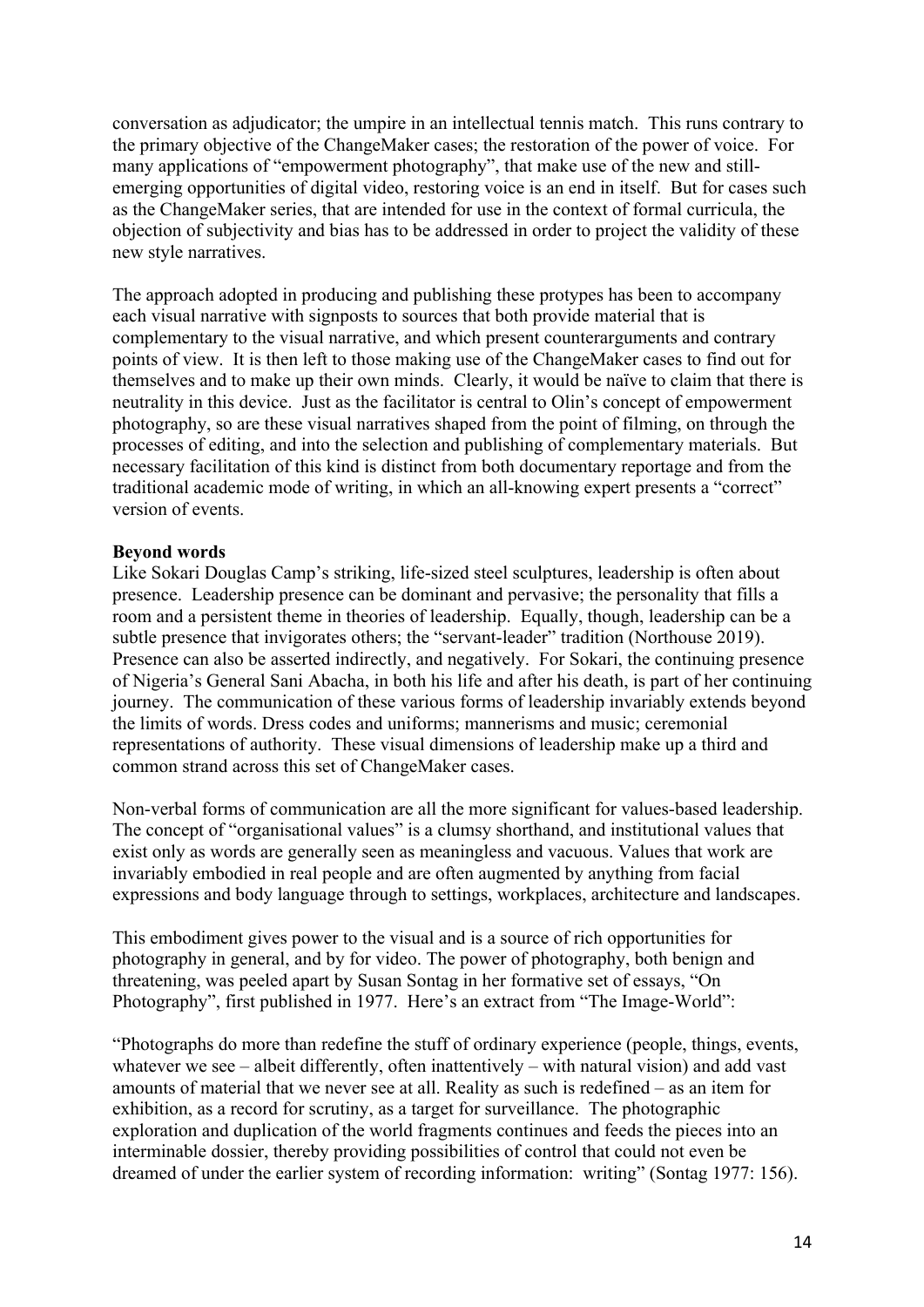For this ChangeMaker series, non-verbal communication is evident across the cases, from Mandla Majola to Sokari Douglas Camp.

Mandla Majola's presence does not come across strongly in the reflective, narrative mode of the primary conversation. This makes the switch to the short clip of him leading a demonstration in Canada against Health Minister Manto Tshabalala-Msimang all the more compelling. Here, we see and experience the presence and charisma of the activist and community leader, and we are able fully to understand why he was effective, over some fifteen years, as a national leader of a widely recognised and acknowledged, values-driven NGOs.

Sam Paddock's leadership style epitomises the embodiment of values. This is evident from the opening sequence of the ChangeMaker case, as he orchestrates the movements and expressions of the entire GetSmarter team. Here, and elsewhere in this narrative and in numerous other clips of GetSmarter at work, we can see how embodied leadership becomes an integral part of the day-by-day behaviours of the team as a whole; the shorthand of "organisational values", at the enterprise level.

For the Communicare ChangeMaker case, the rich sense of the learning and communication environment could not be achieved with verbal representations alone. Here, the video medium and the depiction of non-verbal communication is essential. The field of practice of Augmented and Alternative Communication depends on visual images, whether through use of minimal technologies, such as paper and crayons, or via sophisticated computer screens. In addition, voice simulation depends on sound. Consequently, the non-verbal properties of video are serve both to express what Communicare is about and also to counter the inadvertent biases that prevent people from hearing those who are trying to communicate in these ways.

Sokari Douglas Camp is, not surprisingly, the most comfortable in moving beyond words and her explanations of her art are quiet, self-depreciating, almost reluctant. This serves to push the visual and tactile qualities of her sculptures into the foreground, refusing the reductionism of words alone. This is evident in her presentation of "Europe supported by Africa and America", a life-sized composition of three female figures. This sculpture was inspired by William Blake's 1796 print, made in support of the abolition of slavery. In Sokari's interpretation, the women are dressed in contemporary clothing. The central figure holds a wreath that morphs into a fuel hose; part of a rich and complex set of references to the contemporary issues that drive Sokari's work as an artist (Houghton 2016).

#### **Restoring the Agency of Voice in Vales-Driven Entrepreneurship**

To end, and by way of conclusion, how can the approach set out here – video-led cases – contribute to the societal impact of values-driven entrepreneurship? Here, I will stay with the field of the curriculum while again narrowing the scope, now to the design and delivery of programmes offered to influencers in graduate programmes and courses, ranging from full Masters degrees through to short courses. Overall rates of participation in higher education are still growing. UNESCO estimates that global enrolments grew from 32.6m in in 1970 to just under 100m in 2000, a 206% increase over three decades. By 2015, global enrolments had doubled to 214.1m and UNESCO predicts that just under 600m students will be enrolled in universities and colleges across the world by 2040 (Calderon 2019). Clearly, promoting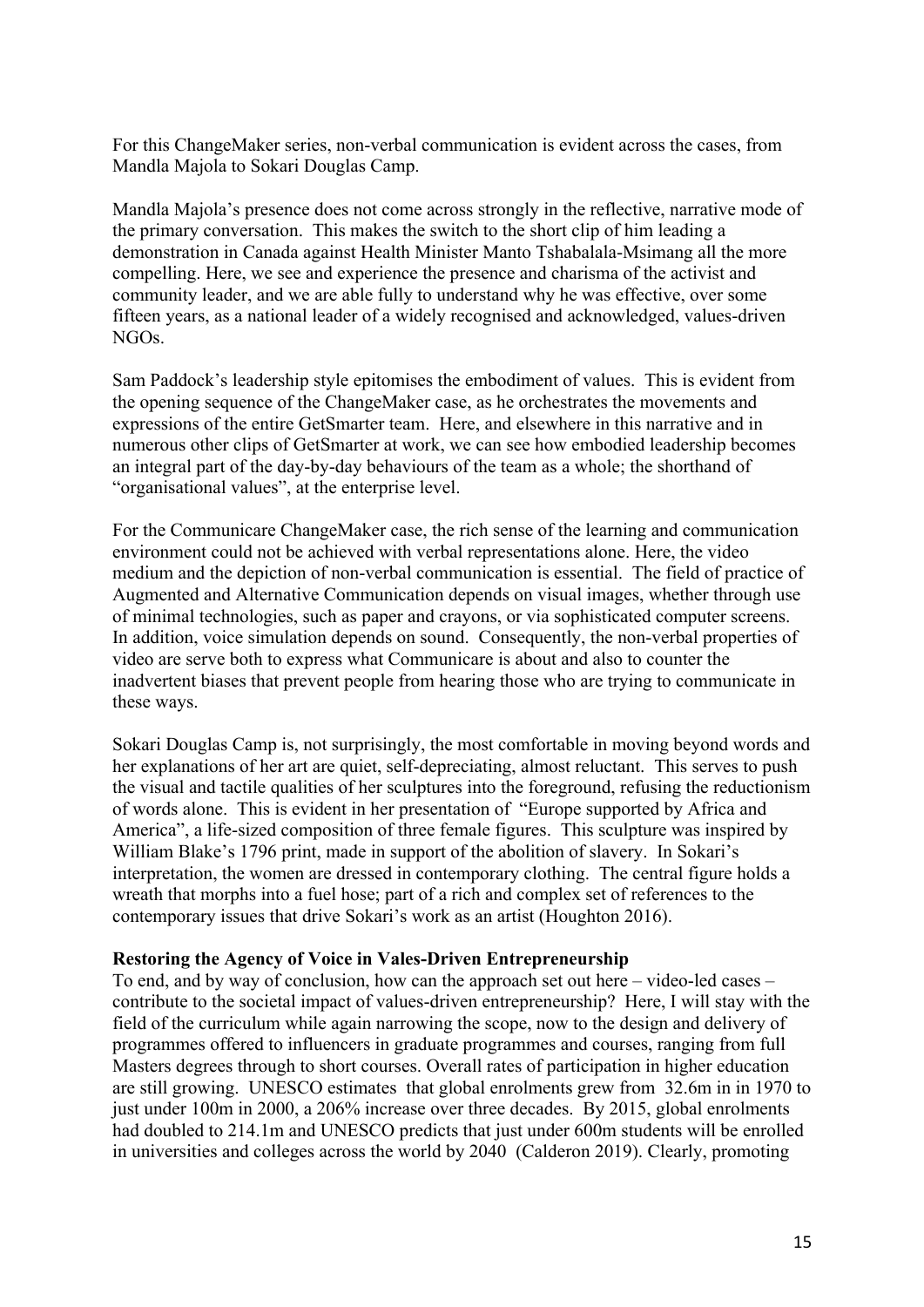change through the higher education curriculum is an effective means of reaching a very large number of people.

While growing, higher education is also changing in step with all other aspects of the knowledge economy. These changes cab be conceptualised in terms of the "platform economy" (McAfee and Brynjolfson 2017). The distribution of many goods, and particularly digital services and products, is increasingly mediated by digitally enabled platforms that are vertical, in the sense that they are becoming essential intermediaries between products and services, on the one hand, and customers on the other. Amazon is the exemplar here, and Kassahun Checole's work in refining Africa World Press to enable it to survive in this new economy is exemplary of the realignment imposed on traditional businesses. As universities move increasingly into blended and fully online learning, whether out of choice or financial necessity, they are becoming less like traditional, bounded, campuses and more like digital platforms. Indeed, this insight was the basis of GetSmarter's success; as Sam Paddock describes it in the ChangeMaker case, GetSmarter learned that a university's brand value is sometimes more important than its formal degree-awarding powers.

A consequence of the emergence of the platform economy is a shift in emphasis from authority to trust. The exponential expansion of digital media makes it difficult, and sometimes impossible, to establish the value and authenticity of new insights and exemplars in terms of their own merits, particularly when there are multiple claims, and false claims, to authority. In these circumstances, the reputation of a university, represented by its brand, serves as a proxy for trust. When incorporated into the curriculum of a trusted university, video-led cases will further enhance trust by combining the text-based authority of resources and sources of information with direct, visual communication with key figures within the curriculum's narrative. For example, and drawing on the protype cases that have been described here, Sokari Douglas Camp's video-based narrative, along with the visual power of her art, engenders trust in the sincerity of the long campaign for environmental justice for those who bear the direct brunt of fossil fuel extraction.

This agency of voice gains its valency – its societal impact – though the reach and richness of widely available, and affordable video. In turn this empowers what Walter Mignolo calls "border thinking" – the values and insights of those on the margins of traditional methods of knowledge creation and distribution (Mignolo 2011).

In this set of prototype ChangeMaker cases, access to "border thinking" gives Mandla Majola and Sokari Douglas Camp platforms to advocate powerful and alternative perspectives to the institutional narratives of global corporate institutions, in particular the pharmaceutical and oil industries. Sam Paddock thinks and talks from the edge of curriculum innovation, pushing universities to widen access to knowledge and opportunity. Kassahun Checole makes the case for independent publishing in the wake of Amazon's gigantean path. In a contrasting frame, Camp Communicare's video-led agency allows some those consigned to societal border zones by prejudices against "disabilities" to push back against the hubris of the assumed normal.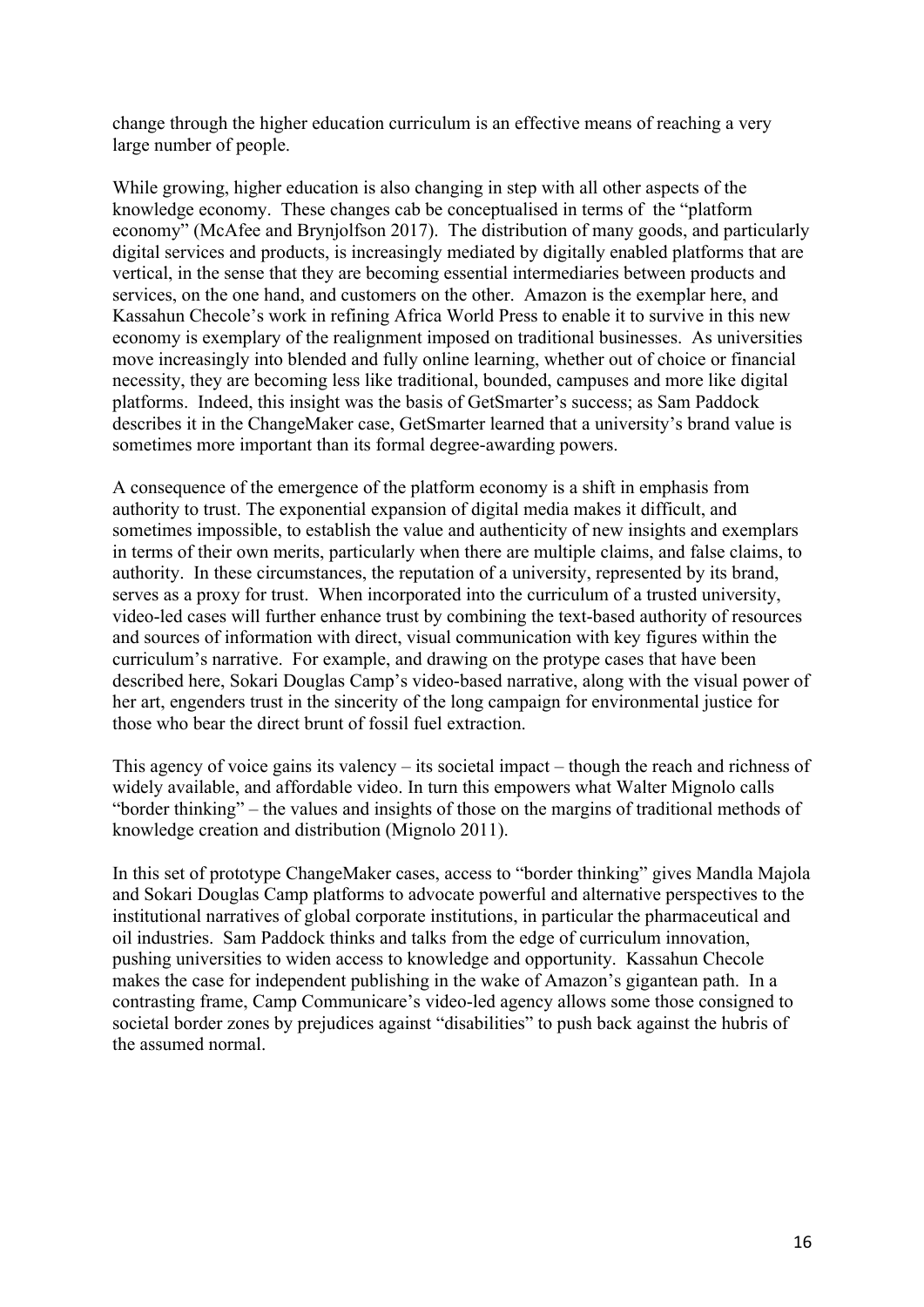# **References**

Africa World Press 2019. Africa World Press. http://africaworldpressbooks.com/about-us/

Amnesty International 2017. "Investigate Shell for complicity in murder, rape and torture". 28 November 2017. https://www.amnesty.org/en/latest/news/2017/11/investigate-shell-forcomplicity-in-murder-rape-and-torture/

AVERT 2018a. "Prevention of mother-to-child transmission". https://www.avert.org/professionals/hiv-programming/prevention/prevention-mother-child Accessed November 2018

AVERT 2018b. "HIV and AIDS in South Africa". https://www.avert.org/professionals/hivaround-world/sub-saharan-africa/south-africa accessed November 2018

Bennis, W. G., and Nanus, B. 2007. *Leaders: The strategies for taking charge* (2nd ed.). New York, NY: Harper & Row.

Boseley, Sarah 2008. "Mbeki Aids denial 'caused 300,000 deaths'". Guardian, 26 November. https://www.theguardian.com/world/2008/nov/26/aids-south-africa accessed November 2018

Brighton Museums (2015). "Kalabari Masquerade". https://brightonmuseums.org.uk/discover/2015/02/26/kalabari-masquerade/

Calderon, Angel 2018. "The higher education landscape is changing fast". University World News, 28 June. https://www.universityworldnews.com/post.php?story=2018062208555853

Chigwedere, Pride, Seage, George, Gruskin, Sofia, Lee, Tun-Hou, Essex, M. 2008. "Estimating the Lost Benefits of Antiretroviral Drug Use in South Africa" Journal of Acquired Immune Deficiency Syndromes. 49 (4): 410-415 https://journals.lww.com/jaids/Fulltext/2008/12010/Estimating the Lost Benefits of Antire troviral.10.aspx

Chugh, Dolly 2018. *The person you mean to be: confronting Bias to Build a Better Workplace and World.* New York, HarperCollins

Cisco 2019. Cisco Visual Networking Index: Forecast and Trends, 2017–2022 White Paper. https://www.cisco.com/c/en/us/solutions/collateral/service-provider/visual-networking-indexvni/white-paper-c11-741490.html

Communicare LLC 2019. "What we do". https://www.aaccommunicare.com/what-we-do

Crayford, Steven 1996. "The Ogoni Uprising: oil, human rights and a democratic alternative in Nigeria". Africa Today 3 (42): 183-197.

Cullinan, Kerry 2000. "Campaign for cheap drugs from Thailand". Health E-News, 14 July 2000. https://www.health-e.org.za/2000/07/14/campaign-for-cheap-drugs-from-thailand/ Accessed November 2018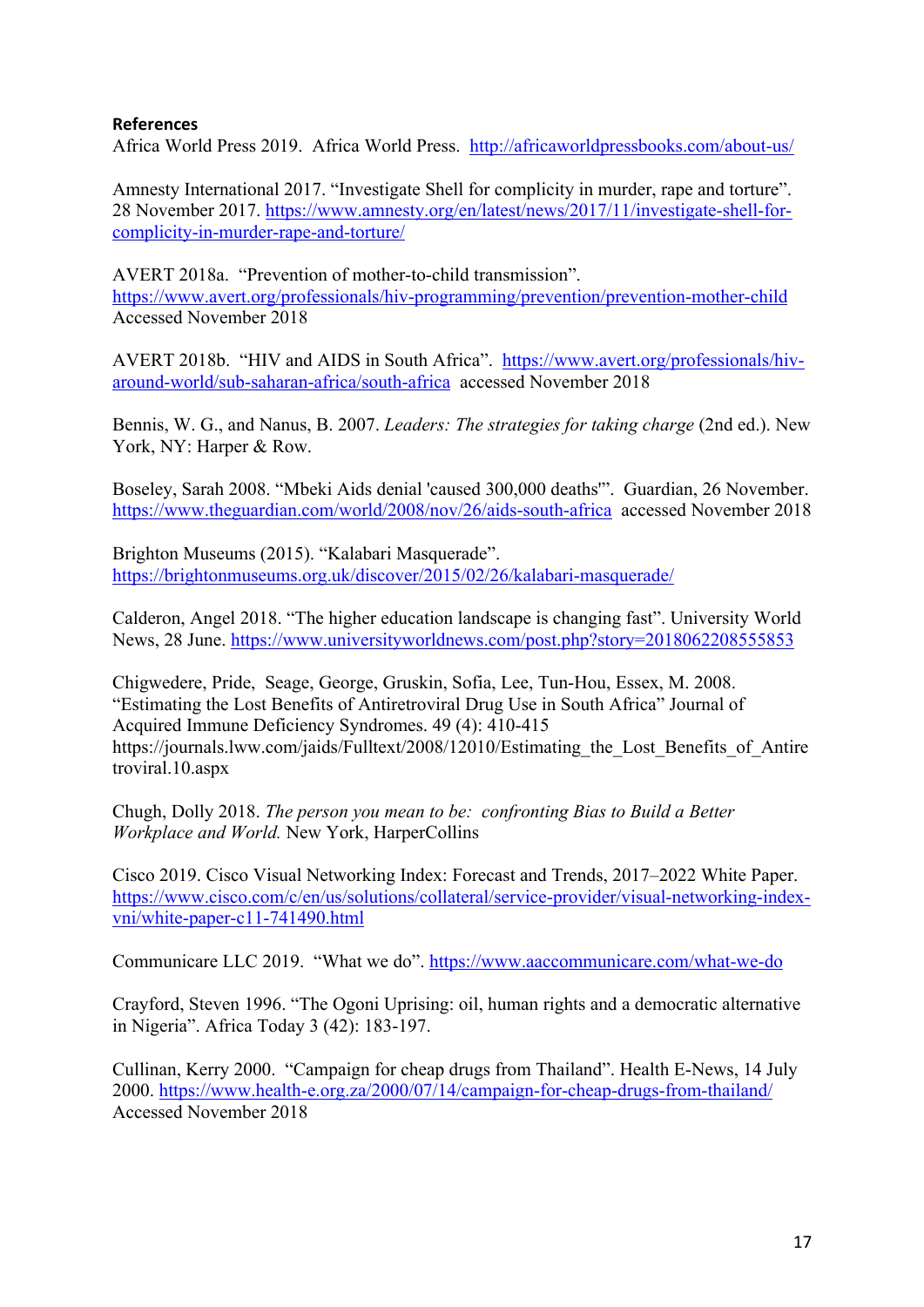Diaspora Pavilion 2017. "All The World Is Now Richer Meets The Woman Who Refused To Dance". https://www.seditionart.com/sokari-douglas-camp/all-the-world-is-now-richermeets-the-woman-who-refused-to-dance

Dolan, S., Garcia, S. and Richley, B. 2006. *Managing by Values: A corporate guide to living, being alive and making a living in the 21st century.* New York: Palgrave Macmillan.

Meeker, Mary 2018. "Internet trends, 2018". https://www.kleinerperkins.com/internettrends

Heywood, Mark 2009. "South Africa's Treatment Action Campaign: Combining Law and Social Mobilization to Realize the Right to Health". Journal of Human Rights Practice, 1 (1): 14-36

Houghton, Gerald 2016. "Primavera: Sokari Douglas Camp C.B.E." London, October Gallery. http://www.octobergallery.co.uk/bookstore/sokari\_catalogue\_2016.pdf

Lewis, Paul 1996. "Blood and Oil: A Special Report. After Nigeria Represses, Shell Defends Its Record". New York Times, 13 February. https://www.nytimes.com/1996/02/13/world/blood-and-oil-a-special-report-after-nigeria-

represses-shell-defends-its-record.html

Mbali, Mandisa 2003. "HIV/AIDS policy-making in post-apartheid South Africa". 318-320 in Daniel, J, Habib, A and Southall R, State of the Nation: South Africa, 2003-2004. Cape Town: Human Sciences Research Council Press)

Mbali, Mandisa 2005. "The Treatment Action Campaign and the history of rights-based, patient-driven HIV/AIDS activism in South Africa". Centre for Civil Society, University of KwaZulu-Natal, Research Report 29. http://ccs.ukzn.ac.za/files/RReport\_29.pdf Accessed November 2018

McNamara, C. 2012. *What are values, morals, and ethics?* Available: https://managementhelp.org/blogs/business-ethics/2012/01/02/what-are-values-morals-andethics/ .

Mignolo, W. D. 2011. *The Darker Side of Western Modernity: Global Futures, Decolonial Options*. Durham, Duke University Press.

Andrew McAfee and Erik Brynjolfson 2017. *Machine, Platform Crowd: Harnessing our Digital Future*. New York, W.W. Norton

MOSOP 1991. "The Ogoni Bill of Rights". http://www.bebor.org/wpcontent/uploads/2012/09/Ogoni-Bill-of-Rights.pdf

October Gallery 2019. "Sokari Douglas Camp". http://www.octobergallery.co.uk/artists/sokari/index.shtml

Olin, Margaret 2012. *Touching Photographs*. Chicago, University of Chicago Press

Northouse, Peter 2019. *Leadership: Theory and Practice*. London, SAGE Publications.